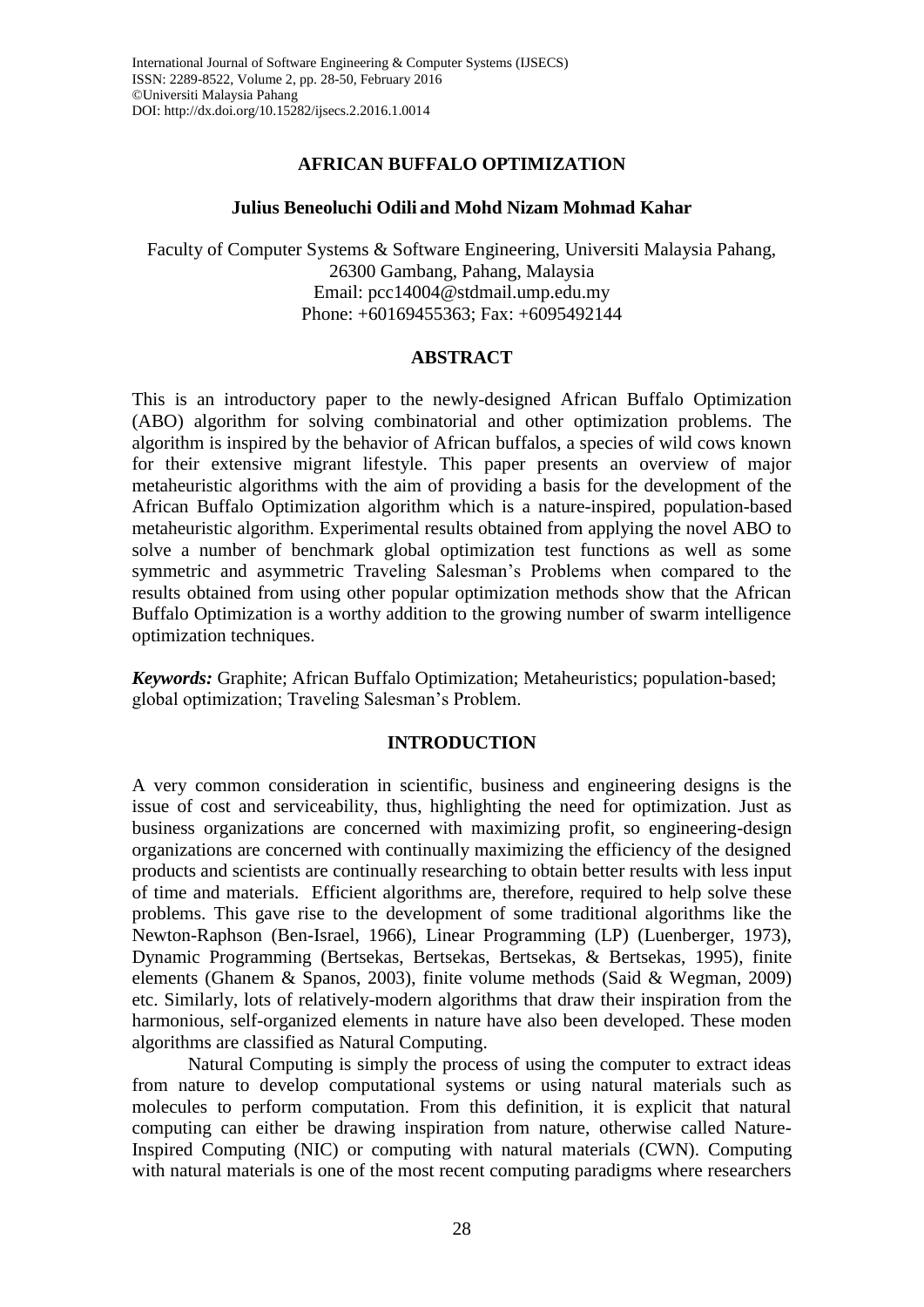are working to replace the use of silicons in the development of new software or hardware computational tools to those that use natural media (Zang, Zhang, & Hapeshi, 2010). Nature-inspired optimization algorithms are getting increasingly popular in the past few decades in scientific and engineering research all over the world. Researchers thrilled by this development have adduced several reasons for this: some of these reasons are that they are devloped to mimic the most successful dynamics in biological, chemical and physical processes in nature. This situation throws up the issue of choice of algorithm (since we now have several of them) whenever a researcher has an optimization problem to solve. Generally, there is consensus among researchers, that the choice of the 'best' algorithm to solve a particular problem is based largely on the type of problem one is confronted with. This line of thought is reinforced by the No freelunch theorems for optimization (Wolpert & Macready, 1997). In fact, for large-scale, nonlinear optimization problems, there is no consensus on the recommended guidelines for making a choice of algorithm (Yang, 2011).

The rest of this paper is oragnised thus: section 2 deals with the review of related literature; section 3 focusses on the swarm intelligence techniques highlighting their individual strengths and weaknesses; section 4 is concerned with the African Buffalo Optimization detailing the nature of the buffalos, their communication and the basic flow of the algorithm; section 5 examines how the African Buffalo Optimization searches divergent search spaces; section 6 validates the algorithm performance in solving Symmetric Travelling Salesman's Problems; section 7 examines the ABO performance in Asymmetric Travelling Salesman's Problems and section 8 draws conclusion on the study.

## **REVIEW OF LITERATURE**

Traditional Optimization algorithms such as the Simplex Method and Newton-Raphson are usually deterministic in nature and use the gradient-based approach. They are very effective in smooth monomodal problems since they use function values and their derivatives in arriving at solutions. However, in situations where there is a break in the objective function, these methods encounter great difficulties. In such situations, nongradient (derivatives-free) methods which only use function values such as Hooke-Jeeves pattern search and Nelder-Mead downhill simplex are preferred (Haftka & Gürdal, 2012).

The traditional optimization algorithms are very good in solving problems with large number of decision variables. Similarly, these methods require very little problemspecific tuning of parameters. Moreover, in addition to their being rather difficult optimization techniques, they are very inefficient in multimodal search environments. Again, they encounter serious difficulties in solving discrete optimization problems and are very weak in handling situations with numerical noise (Arora, 2004; Vanderplaats, 2007).

## **Stochastic algorithms**

There are broadly two types of stochastic algorithms, namely, Naure-inspired Computing (NIC) and Computing with Nature (CWN). Both types make elaborate use of heuristics and metaheuristics. Heuristic algorithms simply exploit some information about a particular problem in order to solve it. The use of heuristics enables algorithms to obtain quality solutions to difficult optimization problems at a reasonable time.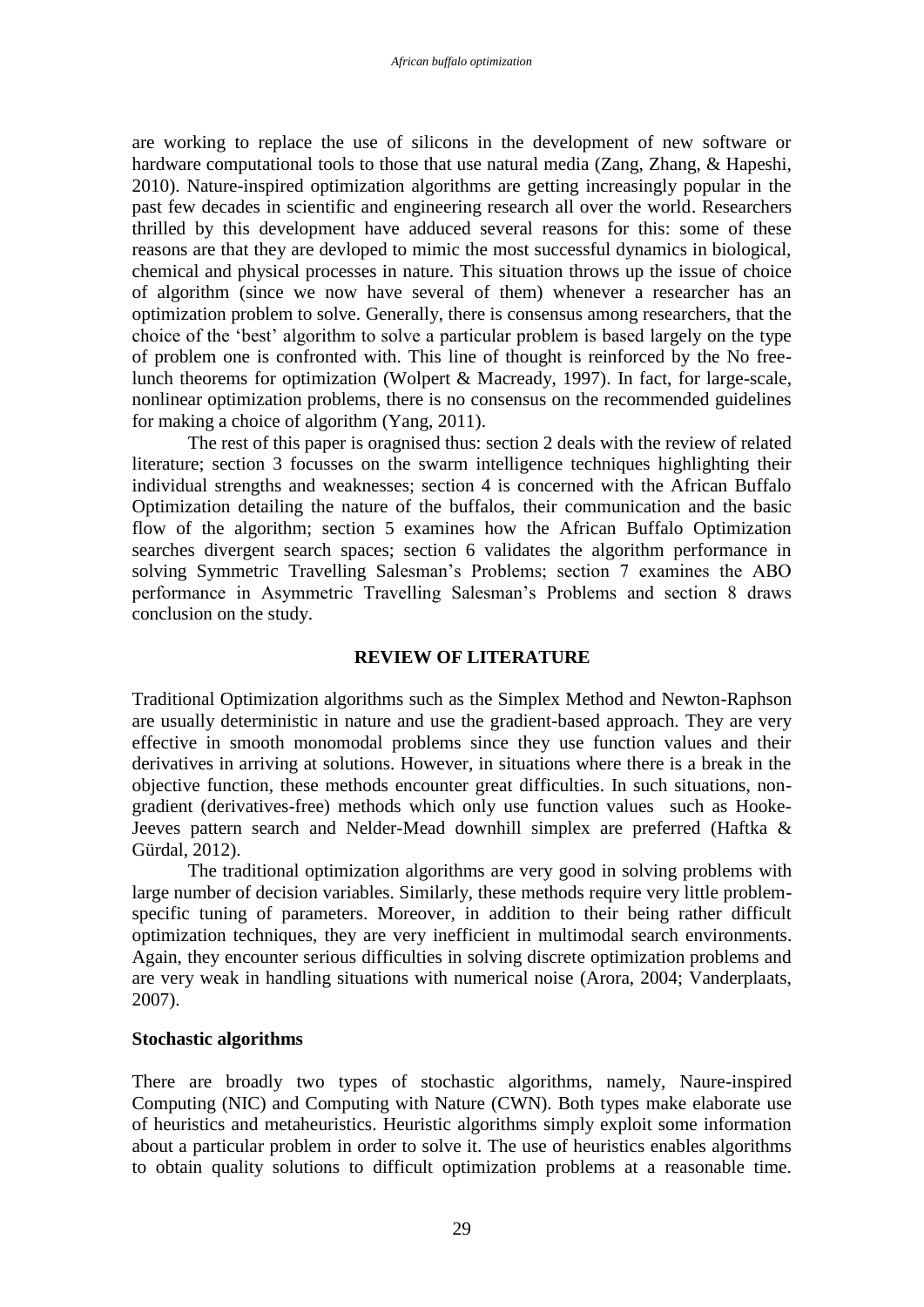However, they are near-exact algorithms. That is to say those heuristic algorithms do not guarrantee the exact optimal solutions. Metaheuristics, on the other hand simply means 'beyond heuristics' and are generally expected to perform better than heuristics. In general, metaheuristic algorithms employ some local search in addition to global exploration through the use of randomizations. Randomizations help these algorithms to steer away from being restricted in a local environment to a more global search. For the purpose of this study, we will use heuristic and metaheuristic algorithms interchangeably since both are usually non-exact methods but rather employ trial-byeliminating-errors approach. The overall aim of any metaheuristic algorithm is to achieve the best possible result by using internal mechanisms to achieve adequate exploration and exploitation of the search space(Blum & Roli, 2003).

Metaheuristics, like we shall see in the next section, is generally classified as either population-based or trajectory-based. Population-based metaheuristics can be traceable to Holland whose works used a combination of theoritical genetics and automata methodology. Since 1962 when Holland published his work, several researchers have been attracted to this method of applying variation and diversification techniques to a population to achieve results within a search space. Some of these methods include Schaffer's Vector-Evaluated Genetic Algorithm (VEGA)(Schaffer, 1985); Farmer, Packard and Perelson's Artificial Immune Systems (Farmer, Packard, & Perelson, 1986); Holland's and Rechenberg's Evolutionary Strategies (Eigen, 1973); Dorigo and Di Caro's Ant Colony Optimization ACO (Di Caro & Dorigo, 1998), Grey Wolf Optimizer (Mirjalili, Mirjalili, & Lewis, 2014), to mention a few.

Most population-based techniques exploit some previous knowledge of the solution space and use this in the initialization phase to move the search agents towards the feasibe region. In situations where this information is absent, the decison vectors are distributed uniformly within the search space. Based on the foregoing discussion, most population-based metaheuristics have a format similar to Figure1.

## **Characteristics of metaheuristic algorithms**

Two important features mark out a good metaheuristic algorithms and these are their abilities to employ global search mechanism (otherwise called exploration or diversification) and local search (exploitation or intensification) mechanism in course of a search. While diversification ensures that the algorithm covers as much as it can of the search space within a reasonable search time, the intensification ensures that the algorithm concentrates a closer search possibly around the areas with promising outcomes in addition to selecting the search candidates (decision vectors) that has the best results/solutions. An 'excellent' metaheuristic algorithm, therefore, is one that is able to achieve the best trade off between exploration and exploitation. When an algorithm embarks on too concentrated exploitation, it may likely be trapped in a local minima and so makes it impossible to trace the global optima. Conversely, embarking on too much exploration with very little exploitation will result in the system finding it hard to converge. Similarly, too detailed exploration and exploitation will lead to so much delay at a great cost of users' time and computer resources. In the same vein, too little exploration and exploitation will result in the degradation of the algorithm's efficiency and effectiveness.

Another key feature of a good algorithm is the ability to identify the best solution in a particular iteration and possibly the best design vector associated with such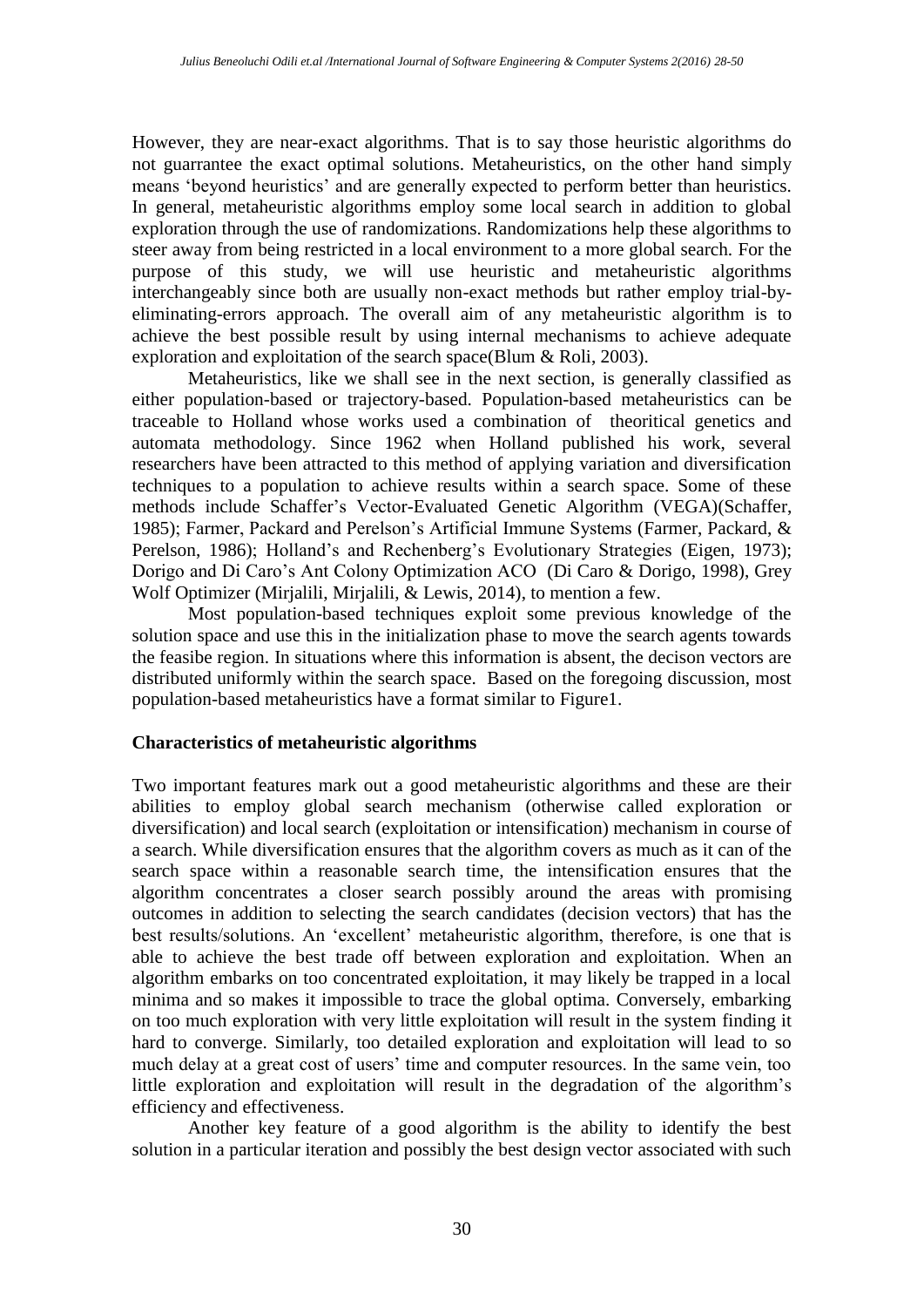best solution. This is genarally called 'The survival of the fittest' criterion. One way of achieving this is to keep updating the current best found so far (Yang, 2011).

> 1: Initialise population 2: Evaluate the objective function 3: repeat 4: Evaluate the population quality 5: Apply the variation operator 6: Evaluate the objective function 7: until termination condition



# **Randomization in metaheuristics**

Given that that the three main concerns of metaheuristic algorithms are exploration, explotation and identifying the best performer, the mechanism employed by each algorithm to achieve these marks out an algorithm from the others. In general, algorithms achieve these noble goals through randomization in combination with a deterministic procedure. A common mechanism to achieve randomization is to determine the upper and lower boundaries in a uniformly distributed variable between 0 and 1. Algorithms such as Particle Swarm Optimization and Firefly Algorithm employ this method. Other algorithms use the Levy flight. Still some algorithms employ the use of crossover and mutation to achieve the exploration effects. Mutation ensures that new solutions are different from the initial populations (parents) while crossover places a limit on over-exploration(Rani, Jain, Srivastava, & Perumal, 2012). These kinds of algorithms, like the Genetic Algorithm (GA), achieve intensification by generating new solutions around a priomising or a superior solution. This could be achieved by employing a random walk as the move in Simulatted Annealing (SA) (Kirkpatrick, Gelatt, & Vecchi, 1983) and pitch adjustment in Harmony Search (HS) algorithm (Mahdavi, Fesanghary, & Damangir, 2007):

Aside handling the issue of intensification and diversification, another important characteristic of a good optimization algorithm is identifying and preseving the decision vectors (individuals) with good solutions while at the same time discarding bad performers. This elitism is helpful, especially in mutimodal and multi-objective problems. Elitism in GA and Pg in Particle Swarm Optimization are good examples. Discarding of worse solutions is achieved by some form of randomization and probabilistic selection criteria such as mutation in Genetic Algorithms and casting away of an unproductive nest in. Cuckoo Search algorithm (Gandomi, Yang, & Alavi, 2013).

# **Classification and taxonomy of metaheuristic algorithms**

Metaheuristic algorithms have been classified in several ways in literature. One of such ways is to classify them as either population-based or trajectory-based. Populationbased optimization techniques solves problems using a number of decision vectors at a time. An example of this is the GA which uses a set of strings. So also is Particle Swarm that uses a number of agents or particles (Kennedy, 2010). On the other hand,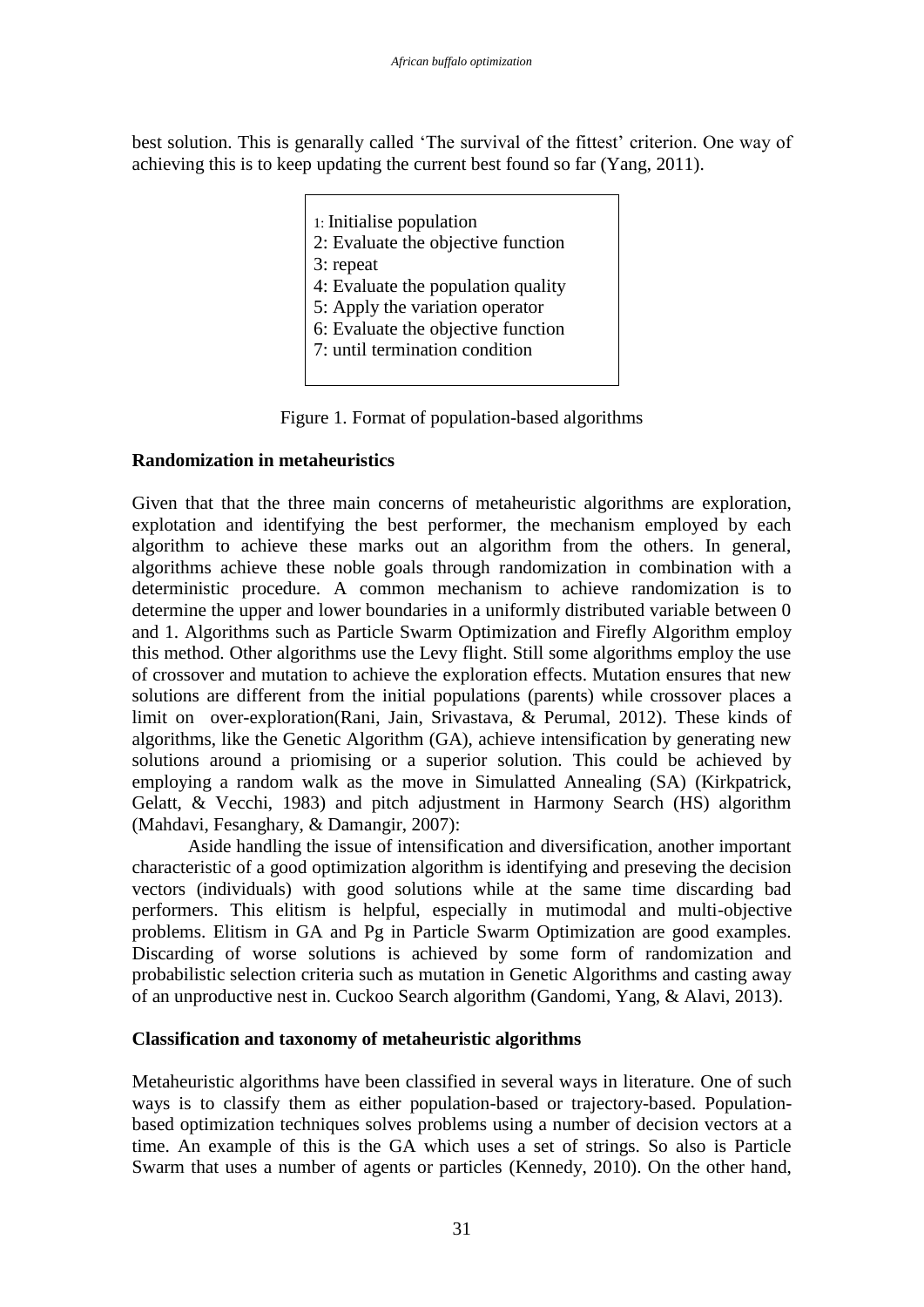Simulated Annealing and Hill Climbing are trajectory-based and use a single agent that moves through the search space in a piecewise fashion (Kennedy, 2010; Mirjalili et al., 2014).

Another way to classify metaheuristic optimization algorithms is to identify them as either Evolutionary or deterministic. (Venter, 2010). A popular general-purpose deterministic algorithm is the DIRECT algorithm which makes use of Lipschitzian technique to identify promising subregions in the search space. (Olafsson, 2006). For the purpose of this paper, however, our interest is the Population-based optimization techniques. At this juncture, let us attempt to a taxonomy of the Nature-inspired algorithms. This attempt is by no means exhaustive but will give a clearer picture of these optimization techniques (Figure 2).



Figure 2. Taxonomy of Algorithms

CWN=Computing with Nature FINT. DIFF = Finite Difference HJ= Hooke-Jeeves pattern GA= Genetic Algorithm NM= Nelder-Mead simplex N.R = Newton-Raphson method ES= Evolution Strategies CLS= Classifier Systems BBO= Biogeography-Based Optimization GP= Genetic Programming FA= Firefly Algorithm LCA= League Championship Algorithm PFA= Paddy Field Algorithm DSA= Differential Search Algorithm BCO= Bee Colony Optimization ICA= Imperialist Competitive Algorithm AWC= Artificial Weed Colony GE= Grammatical Evolution BFA=Bacteria Foraging Algorithm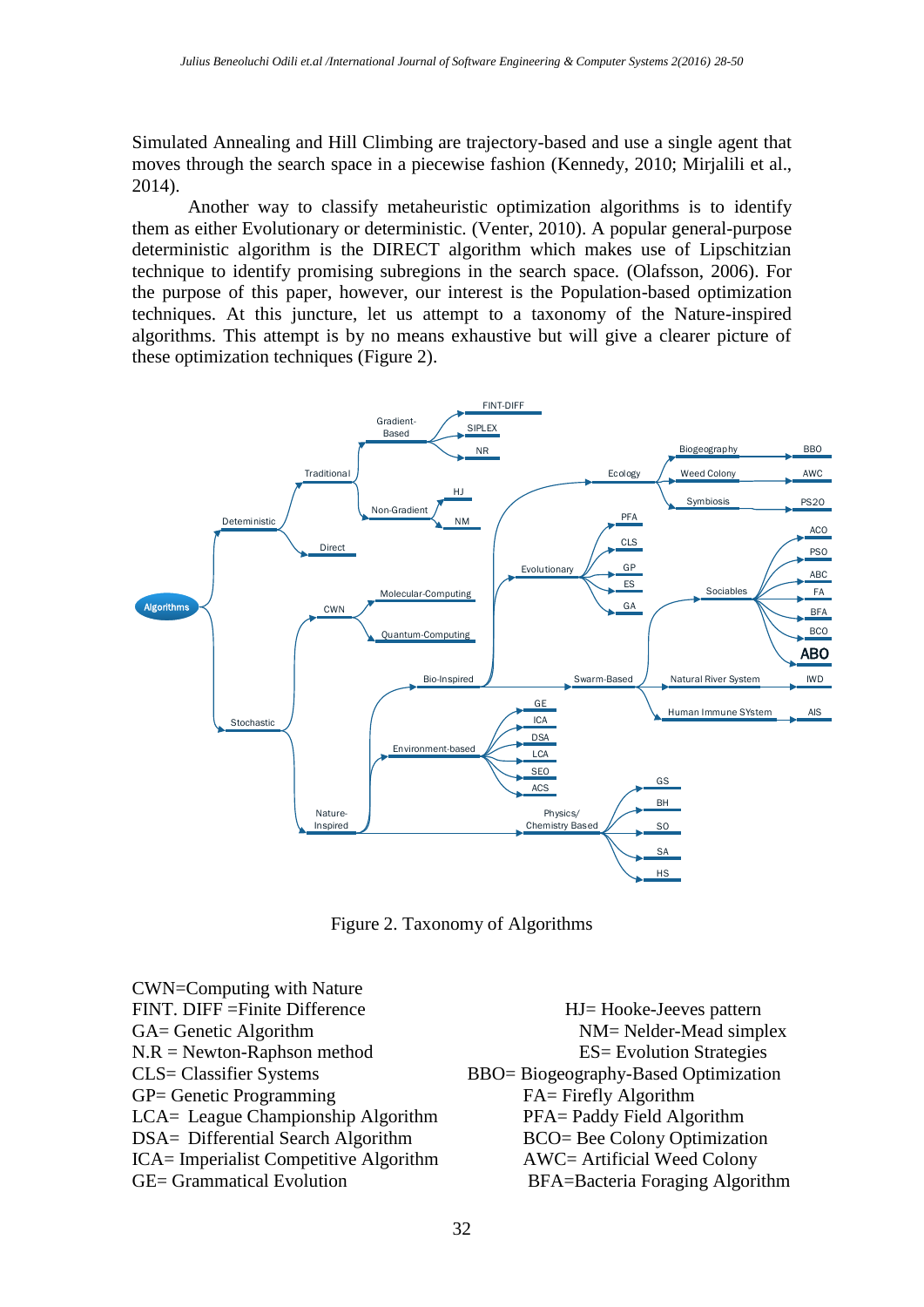GS= Gravitational Search IWD= Intelligent Water Drop BH= Black Hole AIS= Artificial Immune System SO= Spiral Optimization ACO= Ant Colony Optimization SA= Simulatted Annealing PSO= Particle Swarm Optimization HS= Harmony Search ABC= Artificial Bee Colony ABO= African Buffalo Optimization

### **Swarm-based techniques**

Swarm Intelligence is based on collective social interactions of organisms and involves the implementation of collective intelligence of groups of simple agents such as ants, animals, plants and other elements in our ecosystem based on their behavior in real-life situations. Since the African Buffalo Optimization belongs to the Swarm Intelligence group of algorithms, it is pertinent to do a critical review of some major algorithms in this sub-category of nature-inspired algorithms.

### *Particle swarm optimization*

Particle swarm optimization (PSO), inspired by the flocking of birds and schooling of fishes in search for food, was proposed by Kennedy and Eberhart as a populationbased, stochastic, global optimization technique with the aim of being simple, easy to implement yet efficient search technique. Till date, it has proven to be a very successful algorithm enjoying wide applicability in several problem domains. The PSO harnesses the velocity and positions of these simple ants in its search for solutions. Each agent called particles in PSO represents a solution to the problem being solved using five major parameters, namely, the current position, the particles' best position, the best position found by its neighbor, the individual particle's knowledge of the its best position achieved so far as well as the its current velocity. Using a simple rule, a particle updates its velocity and position with each iteration as the algorithm progresses until it reaches termination condition. Moreover, an information repository is maintained that documents the best achieved objective function values for each particle involved in the search process

PSO models the behavior of, for example, a swarm of birds searching for a food source. The entire particles converge on the best solution through the use of the information gathered by each particle, the neighboring particle as well as that obtained from the entire flock. The algorithm starts by initializing the particles in the search space, followed by updating the position and velocity of each particle in each iteration. The updating rule is

$$
Xi^{u+1} = Xi^u + Vi^u * \Delta t \tag{1}
$$

$$
Vi^{u} + 1 = Vi^{u} + C1r1 (P^{i}k - X^{i}k) + C2 r2 (P^{g}k - X^{i}k)
$$
 (2)

where *i* represents the *i*th particle in the swarm; *u* represents the *u*th iteration and  $V_i^u$  is the velocity of *i*th particle in *u*th iteration; *∆t* is a unit of time. At the beginning, each particle is given random position and velocity that gets updated with each construction step.

In Eq. (10),  $V_i^{\mu}$  represents the particle's velocity;  $C_i$ , and  $C2$  represent the cognitive and social factors;  $r_1$  and  $r_2$  represents the random numbers;  $P^i_k$  is the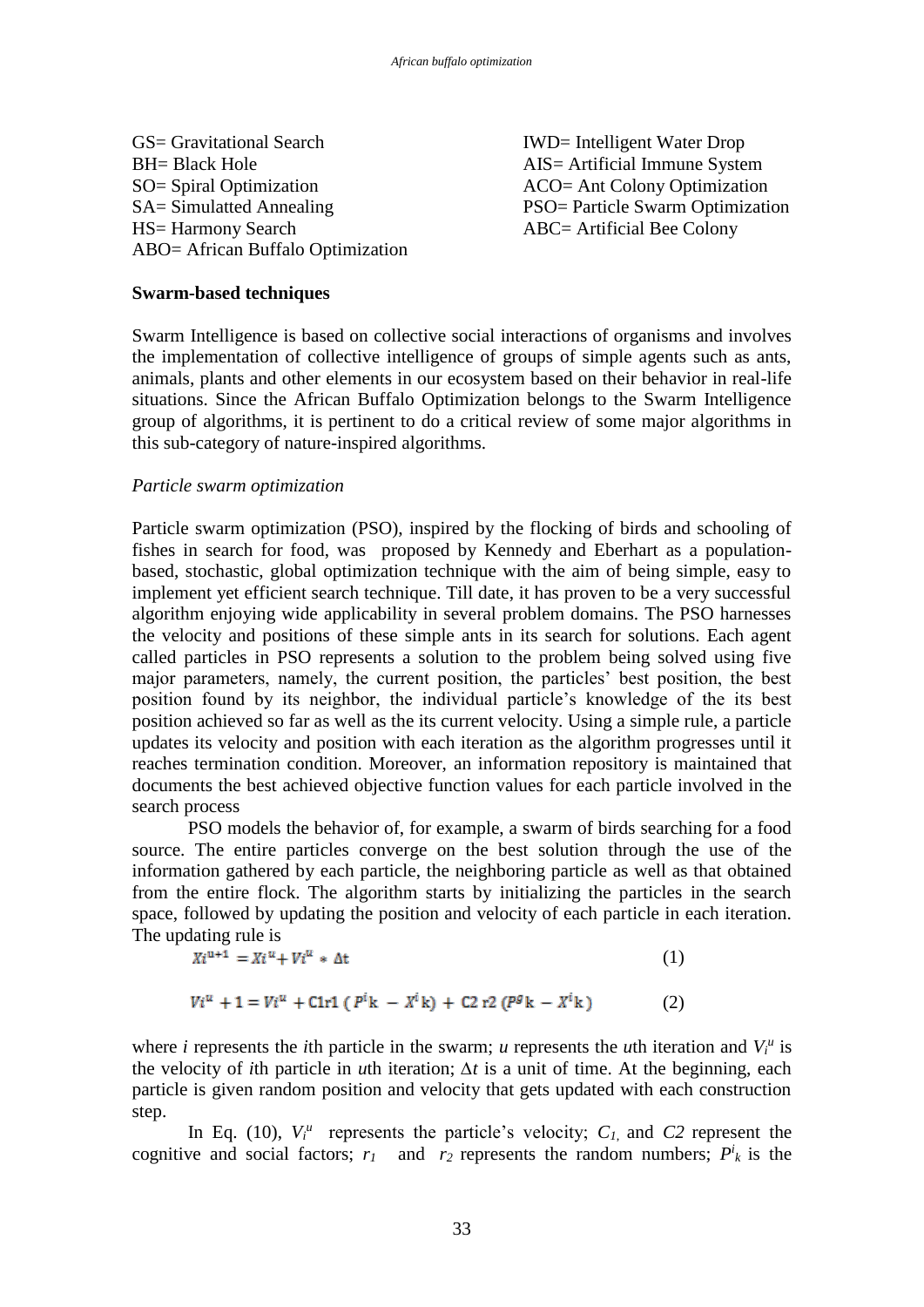individual particle's best position;  $P^g{}_k$  is the best particle in the herd; and  $X^i{}_k$  is the position of particle *i*. Basically, the action steps in PSO algorithm are as in Figure 3.

4. Identify the particle in the entire swarm that has the best fitness value so far as set it as the group best fitness.

5. Update the velocities and positions of all the particles using (2) and (3).

6. Repeat steps 2–5 until you reach the stopping criteria.

## Figure 3. PSO pseudocode

*Comment:* A critical examination of the PSO algorithm reveals that classical PSO algorithm is easy to implement and there are relatively fewer parameters to adjust than in some algorithms like the ACO. It is important to make this assessment based on the classical PSO because there have been several modifications of the initial PSO of late with the introduction of more parameters in a bid to achieve better results (Clerc  $\&$ Kennedy, 2002).

Moreover, PSO has a more efficient memory capability than algorithms like the GA. Also, PSO achieves better diversity in exploring the search space since all the particles use the information obtained by the best particles in each iteration to improve their locations and speed. This search scheme is diametrically opposed to GA, for instance, where the worse solutions are discarded and the population only revolves around the fittest individuals.

PSO shares some similarities with algorithms like the GP, ES and GA through the intialization of solutions and the update of generations. Though the PSO does not use evolution operators like mutation, crossover, inversion and selection, particles aim at the optimum by following the global best particle. On the whole, PSO has been proven to be effective in searching continuous functions and in multimodal seach environments (Bonabeau, Dorigo, & Theraulaz, 1999). However, PSO uses several parameters and this affects the speed and efficiency of the algorithm.

## *Ant colony optimization (ACO)*

This is one of the most popular metaheuristic algorithms in literature. The Ant Colony Optimization algorithm was developed by Marco Dorigo and Di Caro in 1999 after some initial work on the Ant System by Marco Dorigo and Ant Colony System by Dorigo and Gambardella. The Ant Colony Optimization was inspired by the random walk of ants in search of food. Once a food source is located, the ant that discovered the food carries a particle of the food and as it returns to the nest, usually follows a shorter route and continually deposits some amount of pheromones as a way of informing other ants of its breakthrough. The neighboring ants, perceiving the scent of the pheromone will likely join the successful ant to track the food source. Once these ants get to the food source, they, in turn, carry some fragments of the food and on their way back to the nest, drop pheromones as they further optimize the route of the initial ant. This

<sup>1.</sup> Initialize the swarm by assigning random position and velocity to each particle.

<sup>2.</sup> Evaluate the fitness function for each particle.

<sup>3.</sup> For each particle, compare the particle's fitness value with its personal best so far. If the present fitness value (obtained from step 2 above) is better than the personal best value obtained from previous iterations, then set this present best fitness value as particle's best and the current particle's position, xi, as the best position so far. Also identy Pi's best performing neighbor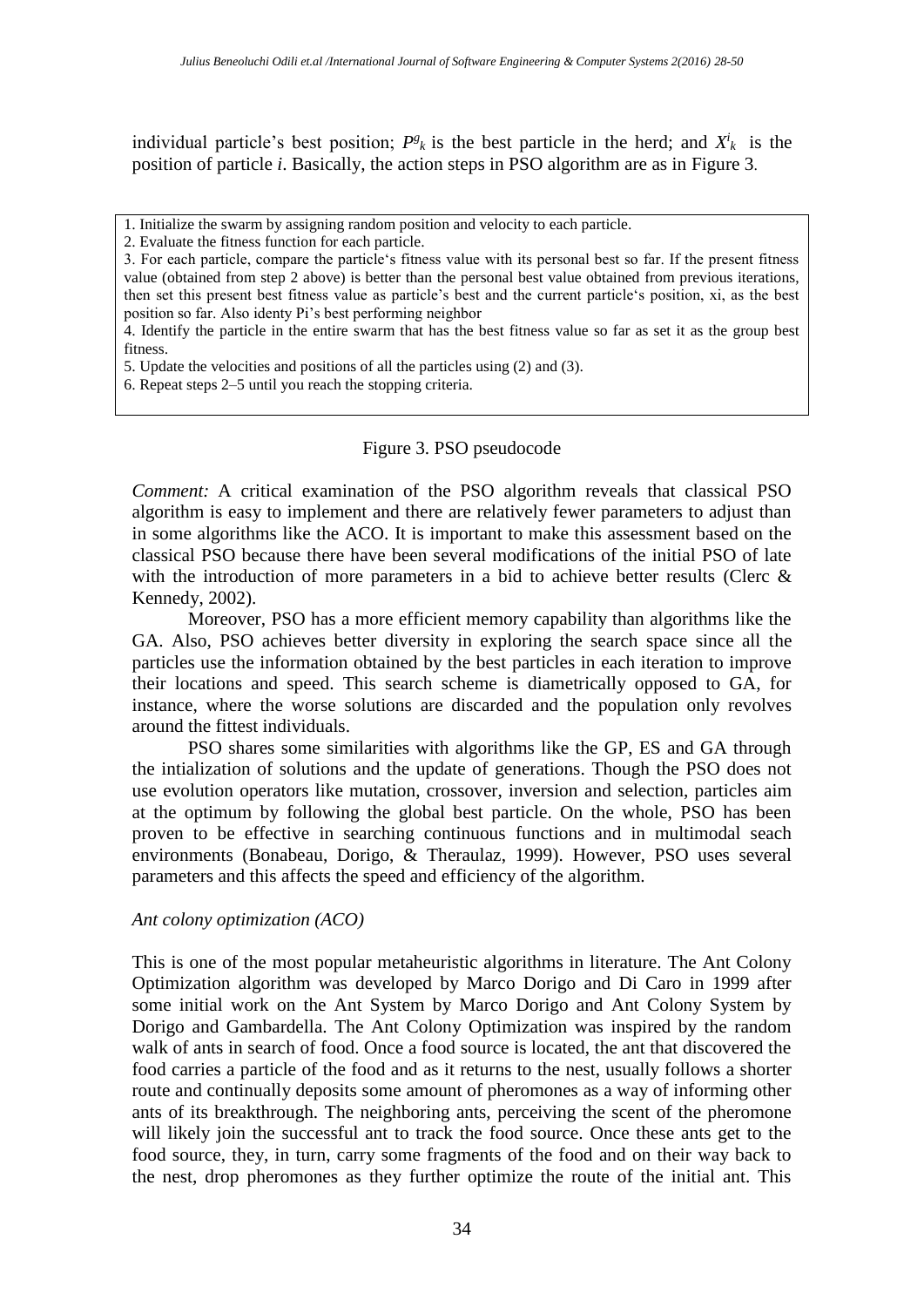process increases the pheromone concentration on the favourite 'shortest' route and in that process attract other ants. Within a short while, the colony of ants are on the optimized route moving to and from the food source. On the other hand, when an ant arrives at the food and could not find food, may be, because that food is exhausted or the particular ant missed the direction of the food source, on its way back it drops no pheromone and so with time that route loses its attraction due to pheromone evaporation. This situation leads the ants to explore other areas.

The ACO algorithm is designed by a process of simulating the ant foraging behavior, brood sorting, nest building and self-assembling. The ACO has three main functions, namely, ConstructAntSolutions, Pheromone Update and DeamonActions.

*(i)ConstructAntSolutions*: This function performs the construction of the the solution. Here the artificial ants move through adjacent states of a problem according to a transition rule and, in this way, gradually build a solution iteratively.

*(ii)Pheromone Update:* This function updates pheromone trails either through pheromone reinforcement or evaporation. The is done in two ways depending on the variant of the ACO one is working with. The pheromone update function could be done at the end of each iteration or when the ants individually completes a solution.

*(iii)DeamonActions:* This function is rather optional depending on the problem being solved. It involves increasing the pheromone levels to select promising edges (Kumbharana & Pandey, 2013). See Figure 4.

Step 1: Initialise pheromone values  $\tau$  for all the edges in the graph. For a start, all the edges should have equal amount of pheromone unless there exist some heuristic information favouring some edges that may lead to speedier convergence.

Step 2: Construct a solution for each ant x.  $X = (1, 2, \ldots, N)$ .

Step 3: Update the pheromone values for each edge depending on the quality of solution. Step 4 Go to Step 2 until stopping criterium is reached.

# Figure 4. ACO pseudocode

*Comment:* The ACO has proven to be a robust algorithm that can be easily hydridized with other algorithms to enhance efficiency. Moreover, it is efficient in search situations where the graph is prone to dynamic changes. Also ACO performs well in distributed computing environments. However, it has the weakness of easily falling into premature convergence because its pheromone update is according to the present best path. Again, it uses several parameters that require proper tuning. Such parameters as pheromone quantity, pheromone update rule, evarporation rate, pheromone reinforcement rate etc [28, 27].

*Artificial Bee Colony (ABC)* 

This is inspired by the behavior of natural honey bee swarm and was proposed by Karaboga and Basturk in 2009 (Karaboga & Akay, 2009). This algorithm categorizes bees into three: scout bees, onlooker bees and employed bees. A scout bee is one that flies around the search place seeking solutions (food source); an onlooker bee is one that is in the nest waiting for the report of the scout bee and an employed bee is one that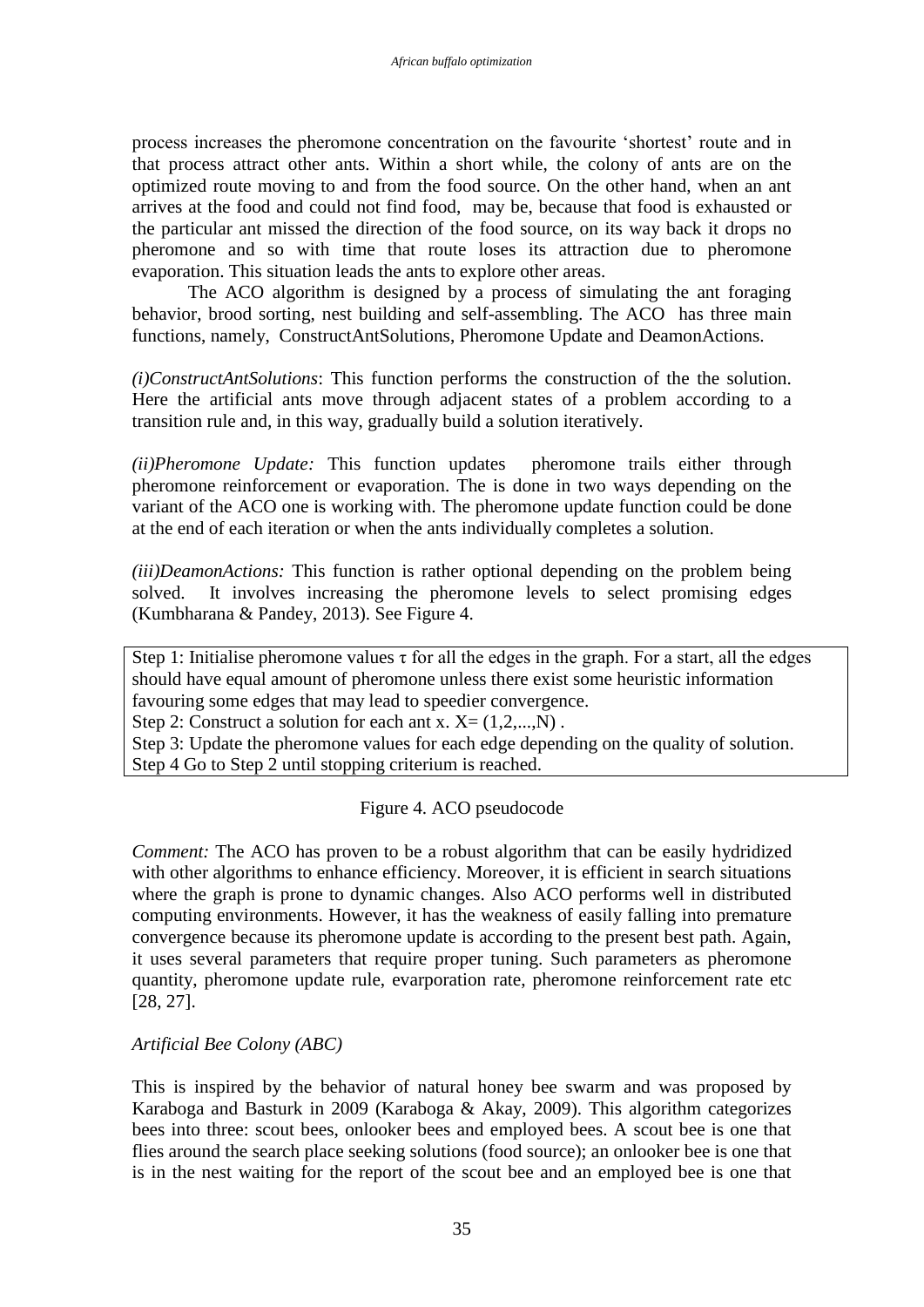after watching the waggle dance of the scout bee opts to join in harvesting the food source. A scout bee transform to an employed bee once it (the same scout bee) is involved in harvesting the food source. In this algorithm, the food source represents a solution to the optimization problem. The volume of nectar in a food source represents the quality (fitness) of the solution.

When the employed bee brings some nectar to the hive, it has three options: return to get more nectar, accompany other dancing bee to a new site or simply stay back at the hive. The bee's decision is informed by a number of factors ranging from the distance of the food source to the hive, the quality and quantity of the available nectar at the food source and the number of employed bees harvesting the nectar at that food source. The global search mechanism of the ABC depends of the random search capacity of the scout bees while the exploitation capacity of the algorithm is based on the activities of the employed and onlooker bees. This bee behavior can be replicated in some real life problems, such as in transportation and business applications (Pham et al., 2011). For the pseudo-code of ABC, please refer to Figure 5.

- (1) Initialize population with random solutions.
- (2) Evaluate fitness of the individual bees in the population.
- (3) While (stopping criterion is not reached), form new population.
- (4) Choose site(s) for the next neighborhood search.

(5) Select bees for selected locations to be searched ensuring that more bees are allocated to the best locations & evaluate fitness.

- (6) Choose the fittest bee from each patch for the next best harvesting site(s).
- (7) Assign remaining bees to search randomly and evaluate their fitness.

(8) End While.

# Figure 5. ABC pseudo-code

*Comment:* Previous studies on the ABC has shown that it is very effective in feedforward artificial neural networks training in addition to the algorithm being very efficient in multidimensional search environments due to its capacity to get out of a local minimum with ease. However, studies on the Artificial Bee Colony are still not widespread [31-33] and there are several parameters to appropriately tune in order to get good results.

## *Bee Colony Optimization*

In this algorithm, a population of artificial bees conducts a search for the optimal solution(s). Each bee generates one solution to the problem. The Bee Colony Optimization algorithm makes use of two alternating phases, namely, forward pass phase and backward pass phase. In the forward pass phase, the bees explore the search space through a number of moves that construct or improve a solution and thereby creating a new solution. After arriving at this partial solution, the bees return to the nest to initiate the backward pass phase where they communicate information about their newly-found solutions. They communicate the distance as well as the quality of the food source (solution) to the nest through a waggle dance. Based on the information collected at this phase, the bees (including the dancer) decide, with a certain probability, to abandon the newly-found solution and remain in the nest or to follow the dancing bee to the food source. This leads to the second forward pass where the bees improve on the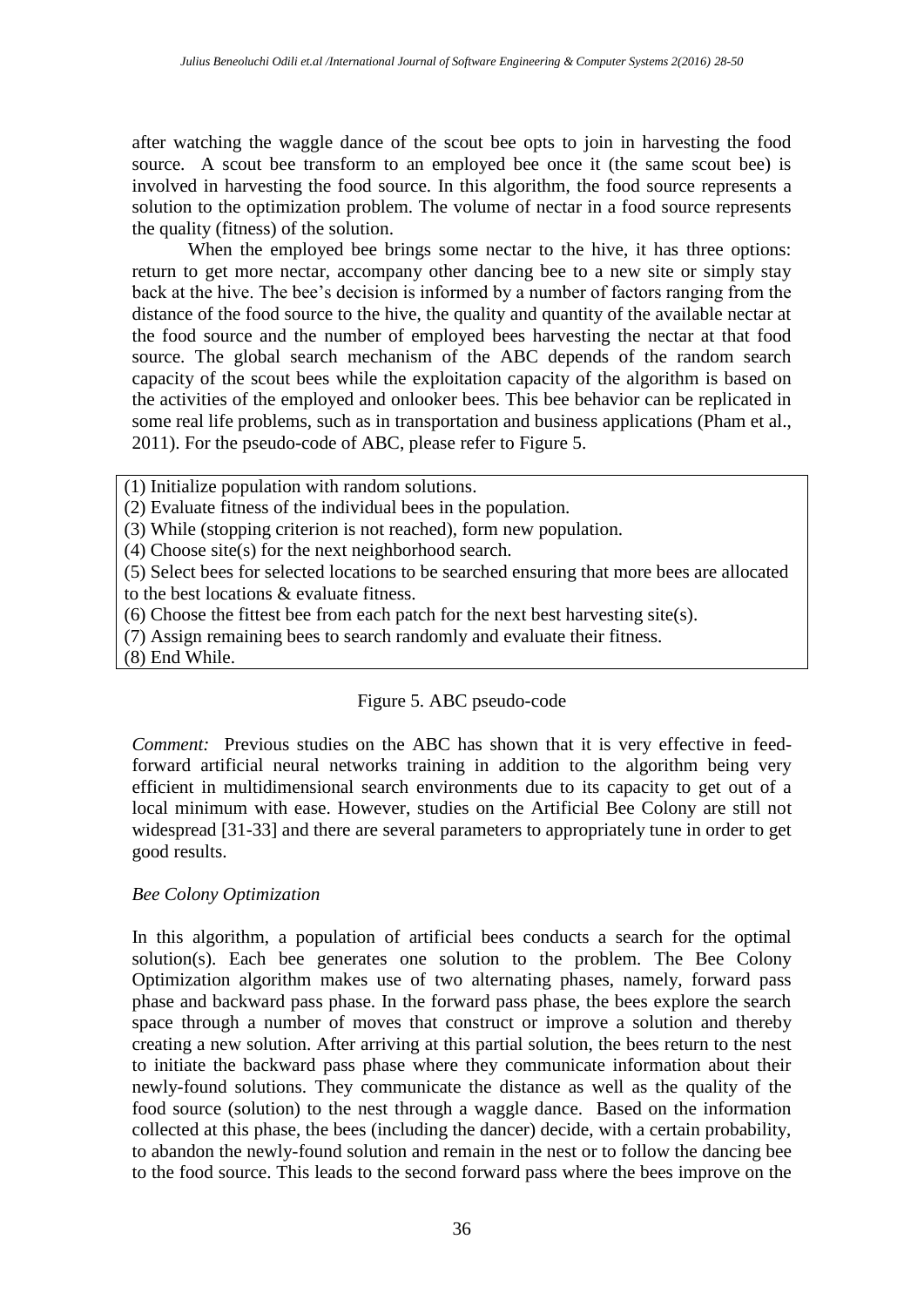previously found solutions and after which they return to another backward pass phase. These phases are performed repeatedly until a stopping criterion is reached. The stopping criterion could be the maximum number of forward/backward pass phases, the maximum number of forward/backward phases without tangible improvement of the objective function or the arrival at the optimal solution. Basically, the pseudo-code of the Bee Colony Optimization algorithm is as in Figure 6.

1. Initialization: set every bee to an empty solution; (some previous knowledge of the problem is helpful here)

2. For each bee, perform the forward pass:

a) Set  $k = 1$ ; k is a counter for constructive moves in the forward pass;

b) Evaluate all possible constructive moves;

c) According to the results from the evaluation, select one move using the roulette wheel;

d)  $k = k + 1$ ; If  $k \le NC$  (NC = maximum number of counters), return to step 2b.

3. Let the bees start the backward pass phase;

4. Based on the objective function value of each bee, sort the bees;

5. Let each bee decide, randomly, whether to continue its own exploration and become a recruiter, or to become a follower of bees with higher objective function value;

6. For every follower bee, choose a new solution from recruiter bees using a the roulette wheel;

7. If the stopping criterion is not reached, return to step 2;

8. Output the best result.

# Figure 6. BCO pseudo-code

*Comment:* The mechanism that informs the decision of a bee to follow a particular dancer is not well established but it is rather vaguely considered that the decision to follow a particular bee is a function of the food source [34]. However, the abandonment phenomenon is of great benefit to the algorithm. That is to say that when the employed bees could not find the optimized solutions after some repetitions, they transform to the scout bees again and move in random paths to start searching for optimized solutions. This way, the solutions which are not optimized are abandoned and further search are made for the global optimized points. This procedure helps the algorithm not to fall into a local optima or minima in a multi-dimensional search environment. As a result, it could be safe to say that the artificial bees use a combination of of local and global searching methods to arrive at solutions.

It should, however, be observed that that the BCO has complicated fitness function. As such, obtaining good results is a fuction of proper setting of parameters such as minimum overshoot, rise time, steady state error and settling time in the state response. Moreover, it has been observed that Bee algorithm is not as adaptive as ACO. Finally, BCO algorithm shows poor performance and remains inefficient in exploring search space because its search equation is significantly influenced by a random quantity which helps in exploration at the cost of exploitation of the search space [35].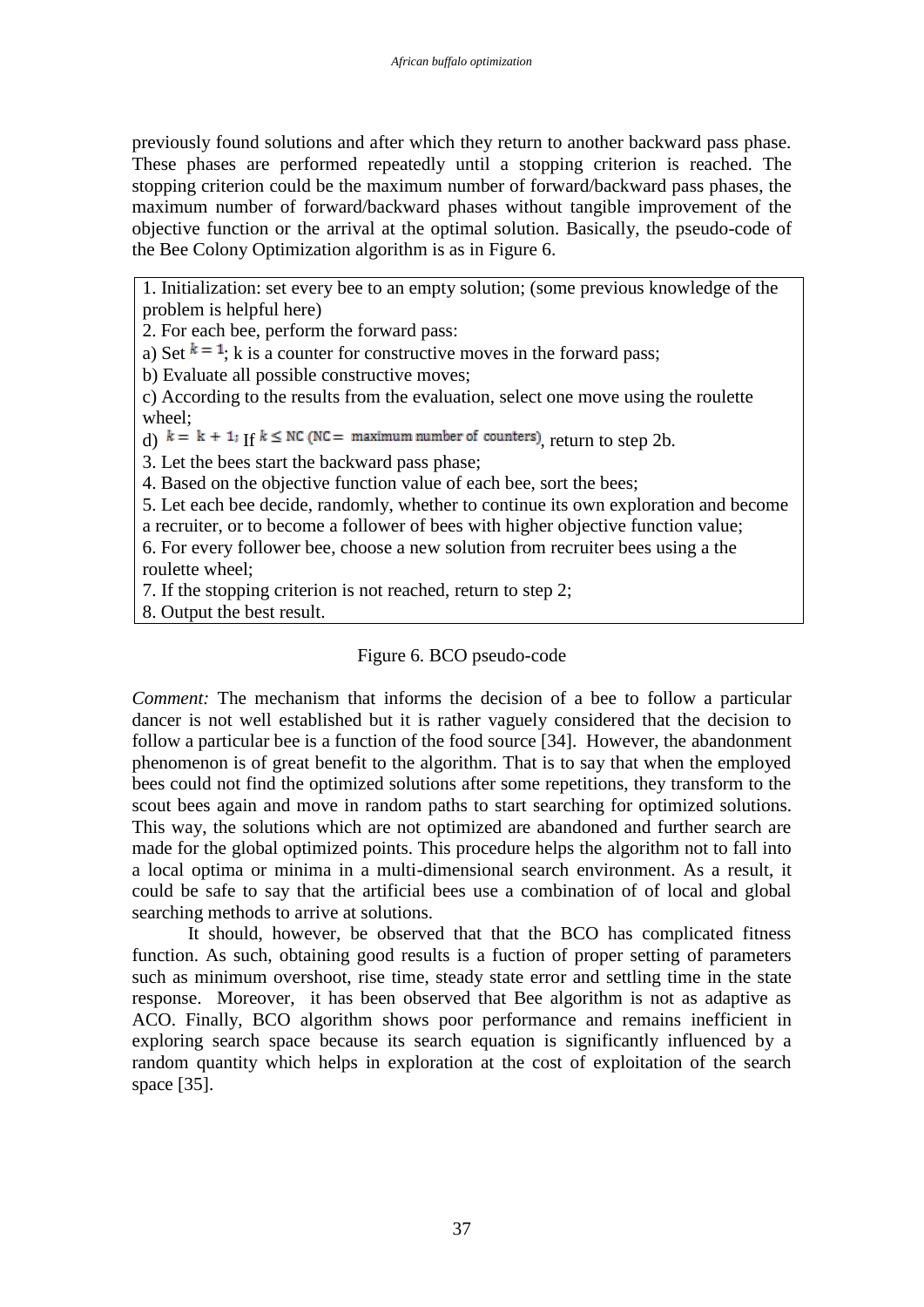#### **AFRICAN BUFFALO OPTIMIZATION (ABO) ALGORITHM**

At this juncture, one may be tempted to ask: 'Since we have several algorithms already, why then do we need to add more?' A critical review of the algorithms discussed so far, in this study, reveals that the algorithms exhibit exceptional strength in solving different problems. However, they are plagued by several inadequacies ranging from premature convergence, the use of several parameters and inefficient exploration of the search space, complicated fitness function to delay in obtaining optimal or near-optimal solutions [32]. The African Buffalo Optimization is, therefore, an attempt to complement the existing algorithms with the aim of solving some of the perceived weaknesses of the earlier algorithms, especially the problems of delay and inefficiency.

### **African buffalos**

The Africa Buffalo is Africa's only wild cow and is of the same species with the domestic cattle. They are referred to as Buffalo, African Buffalo, Cape buffalo, Forest buffalo, and Savannah buffalo. They are usually very strong, imposing, and fiercelooking. Most times, their colour is usually blackish-grey or dark-brown. Moreover, both males and female have upturned horns, meeting at a central protective shield on their forehead, called boss. These African Buffalos live in herds of up to 1,000 individuals. These large animals are unique in their ability to defend themselves and to help one another in times of danger, especially when under attack by a pride of lions. They are about the only known animal that dare to confront a lion in defence of one of their own in danger. This do by responding to the distress/alert call from a buffalo in danger or other other buffalos oberving the incidence. In response to the distress waaa calls, the herd will group together to defend another of their kind that is under attack from a predator.

 Their famed cooperative abilities is further highlighted by their voting behaviour in decision making. It is believed that the buffalos consult widely among themselves in taking decisions about the choice of of grazing fields. In a study, it was discovered that their movements are controlled by the majority decisions. This they do by standing up and gazing at a particular direction in turns. When the average direction of gaze is compared with the subsequent movement of the herd, the average deviation is only three degrees, which is well within measurement error. On days in which cows differ sharply in their direction of gaze, the herd tends to split and graze in separate patches for the night (Stueckle & Zinner, 2008).

 In addition to this evidence for communal decision making, there is no evidence for individual leadership. For example, no individual cow or bull stays in the vanguard of the herd for more than a few minutes. Prins (Prins, 1996) regards communal decision making in buffalo herds as similar to the famous bee dance, in which individuals also communicate the direction of beneficial resources to each other (Wilson, 1997).

#### **Communication among African buffalos**

African buffalos use two main sounds to organise themselves in their constant migrant lifestyle in search of grazing lands. They emit low-pitched, two- to four-second calls intermittently at three- to six-second intervals to signal the herd to move. To signal to the herd to change direction, buffaloss will emit "cracky" waaa sounds. When moving to drinking places, some individuals make long '*maaa'* calls to summon the herd. When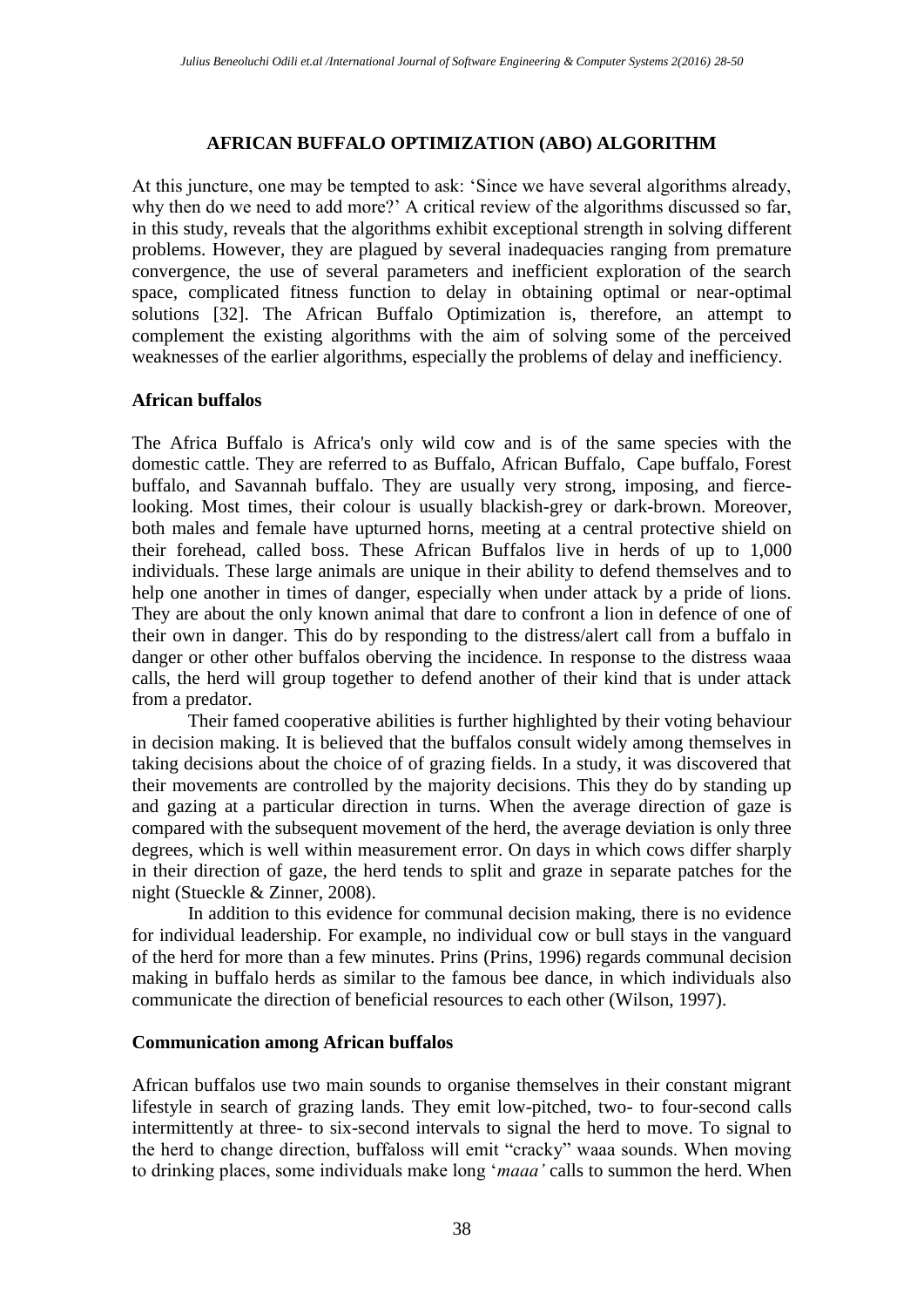being aggressive, they make explosive grunts that may last for a couple of seconds or turn into rumbling growl. Cows produce croaking calls when looking for their calves. Calves will make a similar call of a higher pitch when in distress. When threatened by predators, they make a long drawn-out '*waaa'* calls. Dominant individuals, especially males, make long intimidating *'maaa'* calls to announce their presence and location. A more intense version of the same call is emitted as a warning to ward off an encroaching inferior.

### **African buffalo optimization**

African Buffalo Optimization (A.B.O) is a simulation of the alert ('*maaa*') and alarm ('*waaa*') calls of African buffalos in their foraging assignments. The *waaa* calls is used to warn the buffalos of the presence of predators, ward off an approaching inferior, assert dominance or express the lack of pastures in a particular area and therefore urge the herd to move on to safer or more rewarding areas (exploration). Whenever this call is made, the animals are asked to be alert and to seek a safer or better grazing field. The *maaa* calls is used to encourage the buffalos to be relaxed as there are good grazing fields around, reassure an inferior and to express satisfaction about the amount of pastures cum favourable grazing atmosphere at a particular location (exploitation). With these sounds, the buffalos are able to optimize their search for food source. The ABO is a population-based algorithm in which individual buffalos work together to solve a given problem. Using the waaa (move on) signal or the maaa (hang around) signal, the animals are able to obtain amazing solutions in their exploration and exploitation of the search space.

This study is an attempt to develop a robust, fast, efficient, effective, yet simpleto-implement algorithm that has enormous capacity to explore and exploit the search space by simulating the communicative and coopertaive characteristics of the African buffalos in their search for solutions. It solves the problem of premature convergence by regularly monitoring and updating the location of the best buffalo in the herd. In a situation where the best buffalo is not updating in a given number of iteration, the entire herd is re-initialized. This helps to ensure adequate exploration. The problem of slow speed is handled with the African Buffalo Optimization's use of very few parameters, primarily the learning parameters  $(\mathbf{p}_1$  and  $\mathbf{p}_2)$ . The issue of adequate exploration and exploitation of the solution space is further enhanced with the democratic equation (Eq.3) where the animals regularly communicate with one another.

## **The ABO algorithm**

In Figure 7, the w.<sub>k</sub> represents the waaa (move on / explore) signals of the buffalos with particular reference to buffalo k; m.<sub>k</sub> is the maaa (stay to exploit);  $w_{k+1}$  is the request for further exploration;  $m_k+1$  represents a call for further exploitation;  $lp_1$  and  $lp_2$  are the learning parameters.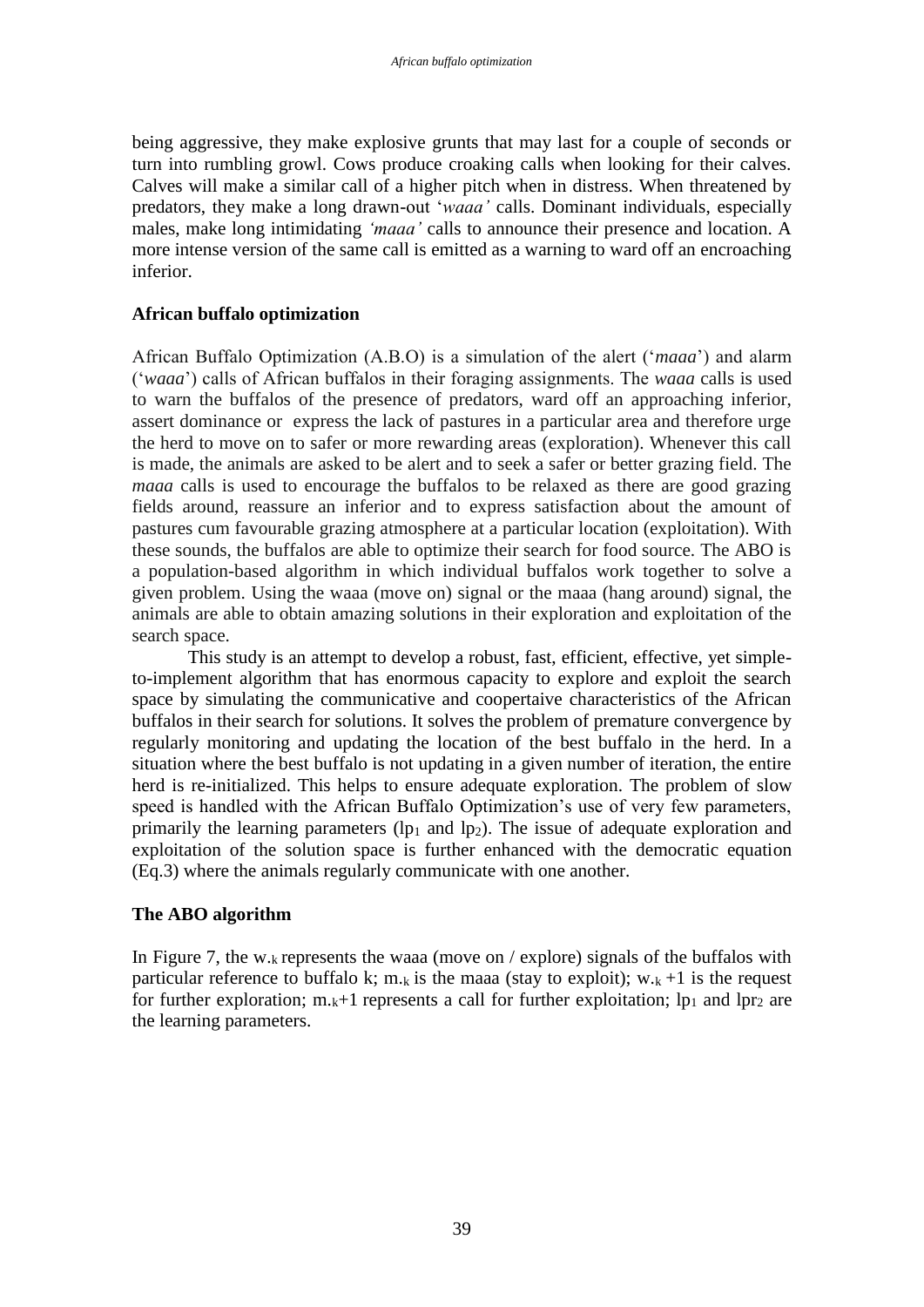*Step1*. Objective function  $f(x)$   $x = (x_1, x_2, ..., x_n)$ <sub>T</sub> *Step2.* Initialization: randomly place buffalos to nodes at the solution space; *Step3.* Update the buffalos fitness values using Equation (11)  $m.k + 1 = m.k + lp1(bgmax.k - w.k) + lp2(bpmax.k - w.k)$  $(11)$ where m.k and w.k represents the exploration and exploitation moves respectively of the kth buffalo  $(k=1,2,......,N)$ ; lpr1 and lpr2 are learning factors usually [0,1]; bgmax is the herd's best fitness and bpmax , the individual buffalo's best *Step4.* Update the location of buffalo k (bpmax and bgmax) using (12):<br>w.  $k + 1 = \frac{(w.k + mk)}{+n.5}$  $±0.5$  (12) *Step5.* Is bgmax updating? Yes, go to 6. If No, go to 2 *Step6.* If the stopping criteria is not met, go back to algorithm step 3, else go to 7 *Step7.* Output best solution.

### Figure 7. ABO algorithm

### **Mathematical model**

African Buffalo Optimization algorithm, basically, models the three principal aforementioned characteristics of the African Buffalo, namely, excellent memory, regular communication and exceptional intelligence. The *waaa* calls of buffalo *k* (*k=1, 2, 3…n*) which propels the buffalos to move on to explore other grazing areas since where they are presently is unsafe or lacks sufficient pasture is represented by *w.k* and the maaa sound which asks the animals to stay on to exploit the present location because it has enough pasture and is safe is represented by *m.k* . Mathematically, the democratic equations which determines the movement of the buffalos is:

$$
m.k + 1 = m.k + lp1(bgmax - w.k) + lp2(bpmax.k - w.k)
$$
\n(11)

The democratic Equation (3) has three main parts, namely, the memory part  $(m, k + 1)$ which is an indication that the animals are aware that they have relocated from their former positions  $(m, k)$  to a new one. This is an indication of their extensive memory capacity which is a vital tool in their migrant lifestyle. The second part represents the cooperative attributes of the animals  $lp1(bgmax - w.k)$ . The buffalos are excellent communicators and are able to track the location of the best buffalo in each iteration. The last part of this equation  $(lp2(bpmax,k - w,k))$  brings out the exceptional intelligence of these animals. They are able to tell their previous best productive location in comparison to their present position. This enables them take informed decisions in their search for solutions. Eq. 12, basically, propels the buffalos to a new location following the outcome of Eq. 11.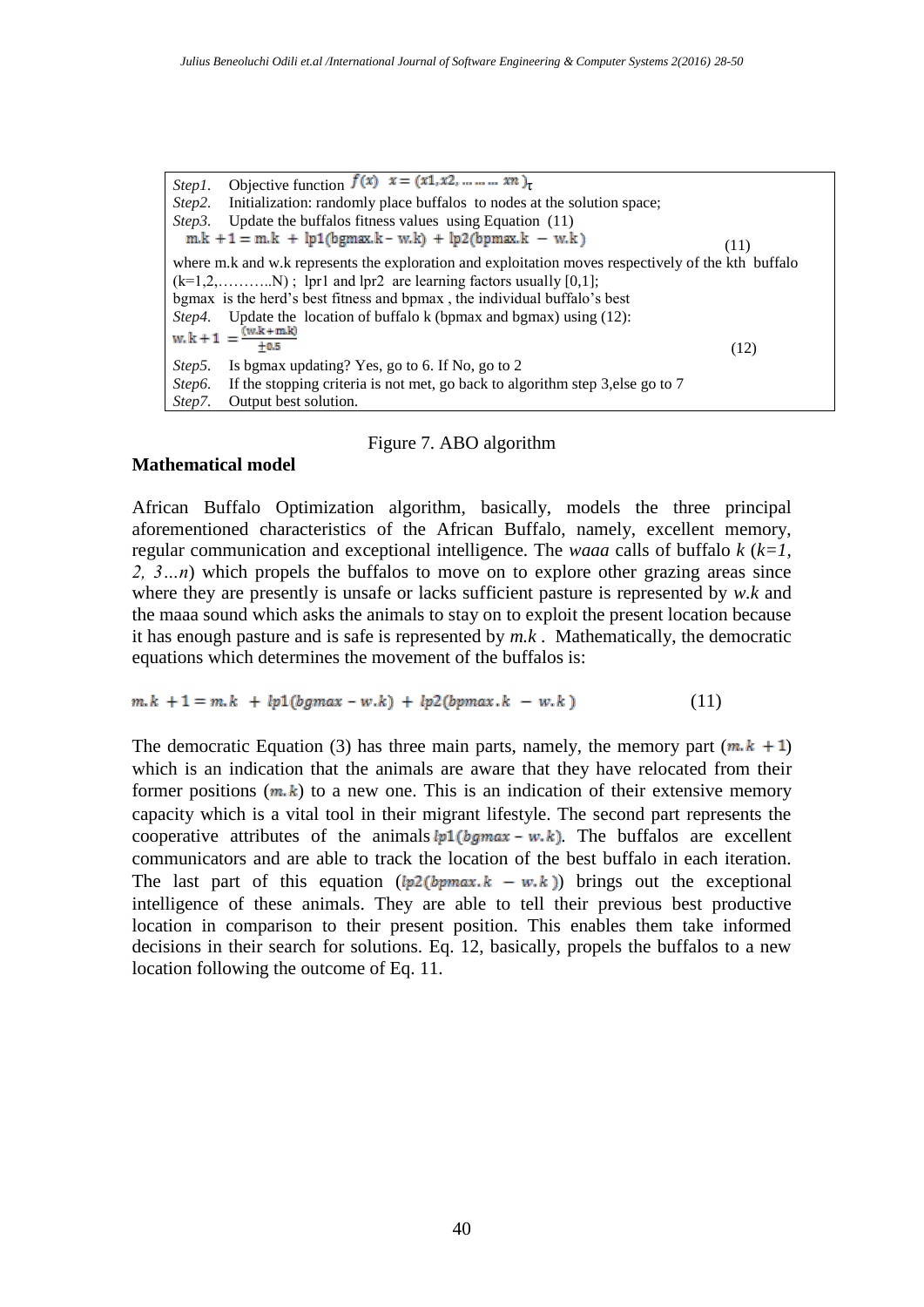

Figure 8. ABO flowchart

#### **The working of the ABO**

The algorithm begins by initializing the population of buffalos. It does this by assigning a random location to each buffalo within the search space. Next, it updates each buffalo's fitness in relation to the target goal and in this way ascertain the herd's best animal (bgmax) and each buffalos personal best (bpmax.k). In each step, each animal keeps a memory of its coordinates. If the present fitness is better than the individual's maximum fitness (bpmax),

the algorithm saves the location vector for the particular buffalo. If the fitness is better than the herd's overall maximum, it saves it as the herd's maximum (bgmax). Next, the algorithm updates the location of the buffalos using Eq.4. After this, it confirms the improvement or otherwise of the leading buffalo(bgmax).

If there is no improvement in a number of iteration, the algorithm re-initializes the entire herd. If the best buffalo is improving its positions, the algorithm checks to see if the stopping criteria is reached. If our best buffalo fitness (bgmax) meets our exit criteria, it ends the run and provides the location vector as the solution to the given problem. Some of the high points of this new algorithm are its ease of implementation, ability to search both locally and globally at the same time, use of relatively few parameters, flexibility and fast rate of convergence. The Algorithm flowchart is presented in Figure 8.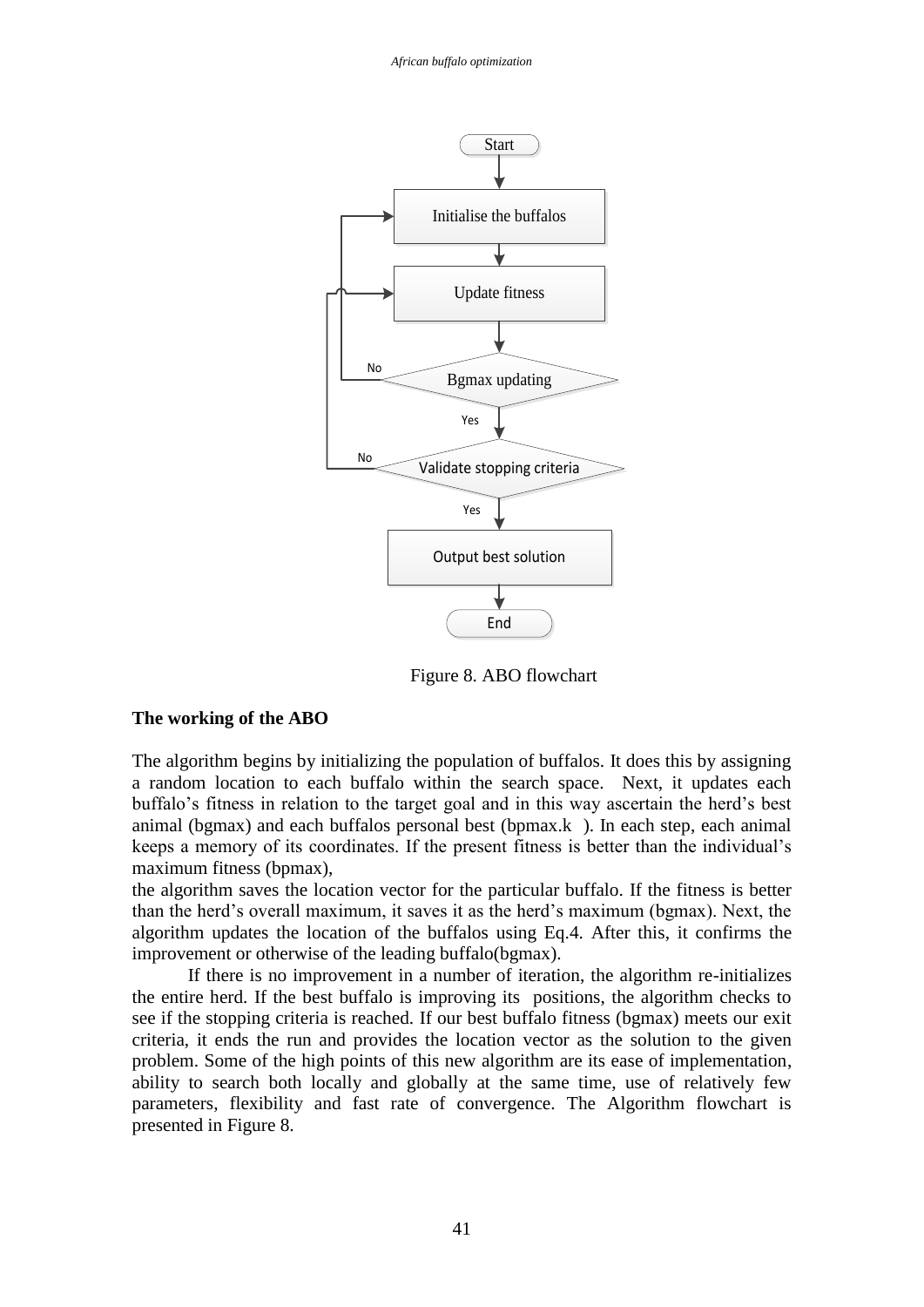#### **NUMERICAL TESTS**

Numerical investigations are very necessary in testing the capacity of novel algorithms to arrive at solutions. The new algorithms should be investigated for speed, convergence and robustness (Baritompa & Hendrix, 2005). In this section, the test for speed is done by Average number of Function Evaluations ('AFE') taken to arrive at the optimal solution; convergence by the relative error between the optimal solution obtained by the algorithm ('Best') and the Optimal result of the function ('Opt') and robustness by testing different search spaces ranging from Unimodal non-separable, Multi-modal nonseparable to Multi-modal separable. A comparative lower relative error, therefore, is indicative of a better algorithm. To do this, six benchmark global optimization functions were selected due to their diversities and difficulties they pose to search algorithms. Two functions are selected in each category: from unimodal and separable, we chose Brown 1 and Brown2; from multi-modal and non-separable functions, we chose Hartman3 and Branin functions and from multimodal and separable, we chose F1 and F3 functions (Ali, Khompatraporn, & Zabinsky, 2005).

The experimental results obtained were compared with those from Improved Genetic Algorithm (IGA) and the Staged Continuous Tabu Search (SCTS) algorithm (Zheng, Ngo, Shum, Tjin, & Binh, 2005). These algorithms chosen to compare with the ABO in this study have posted some of the best results in literature. The detailed comparison is shown in Table 1.

Table 1. Global optimization search results

Func= Function name; Opt= optimal result of the benchmark function under investigation; Xter=Characteristics; Var=number of variables required by each function; Best= Algorithm's best result; Suc%= Percentage of Successful runs; AFE= average number of Function Evaluation;

| Func               | Opt          | Xter      | Var          | <b>ABO</b>  |                  |            |          | <b>IGA</b>  |                |            |          | <b>SCTS</b> |             |            |          |
|--------------------|--------------|-----------|--------------|-------------|------------------|------------|----------|-------------|----------------|------------|----------|-------------|-------------|------------|----------|
|                    |              |           |              |             |                  |            |          |             |                |            |          |             |             |            |          |
|                    |              |           |              | <b>Best</b> | Rel<br>Err%      | <b>AFE</b> | Suc<br>% | <b>Best</b> | Rel.<br>Err%   | <b>AFE</b> | Suc<br>% | <b>Best</b> | Rel<br>Err% | <b>AFE</b> | Suc<br>% |
| Brown1             | 2            | <b>UN</b> | 20           | 2.273       | 13.6             | 8039       | 87       | 8.552       | 327.6          | 128644     | $\Omega$ | 2.008       | 0.05        | 111430     | 100      |
| Brown3             | $\mathbf{0}$ | <b>UN</b> | 20           | 0.001       | 0.1              | 4000       | 99       | 0.674       | 67.4           | 106859     | 5        | 0.006       | 0.009       | 15142      | 100      |
| Hartm <sub>3</sub> | $-3.863$     | MN        | 3            | $-3.863$    | $\mathbf{0}$     | 91         | 100      | $-3.861$    | 0.05           | 1680       | 100      | $-3.86$     | 0.018       | 560        | 100      |
| <b>Branin</b>      | 0.3978       | MN        | 2            | 0.398       | $\theta$         | 153        | 100      | 0.398       | 0.25           | 2040       | 100      | 0.398       | 0.025       | 492        | 100      |
| F1                 | $-1.232$     | MS        | $\mathbf{I}$ | $-1.232$    | $\boldsymbol{0}$ | 44         | 100      | $-1.232$    | $\overline{0}$ | 784        | 100      | $-1.23$     | 0.03        | 134        | 100      |
| F <sub>3</sub>     | $-12.03$     | MS        | 1            | $-12.03$    | $\theta$         | 5347       | 100      | $-12.03$    | $\overline{0}$ | 744        | 100      | $-12$       | 0.001       | 181        | 100      |

In Table 1, The Relative Error is obtained by:

$$
Rel. Error = \frac{|Best - Opt|}{opt R} * 100 \tag{13}
$$

In a situation where the optimal result of a function is 0, the formula for obtaining is:  $RelError = | Best - Opt | * 100$ (14)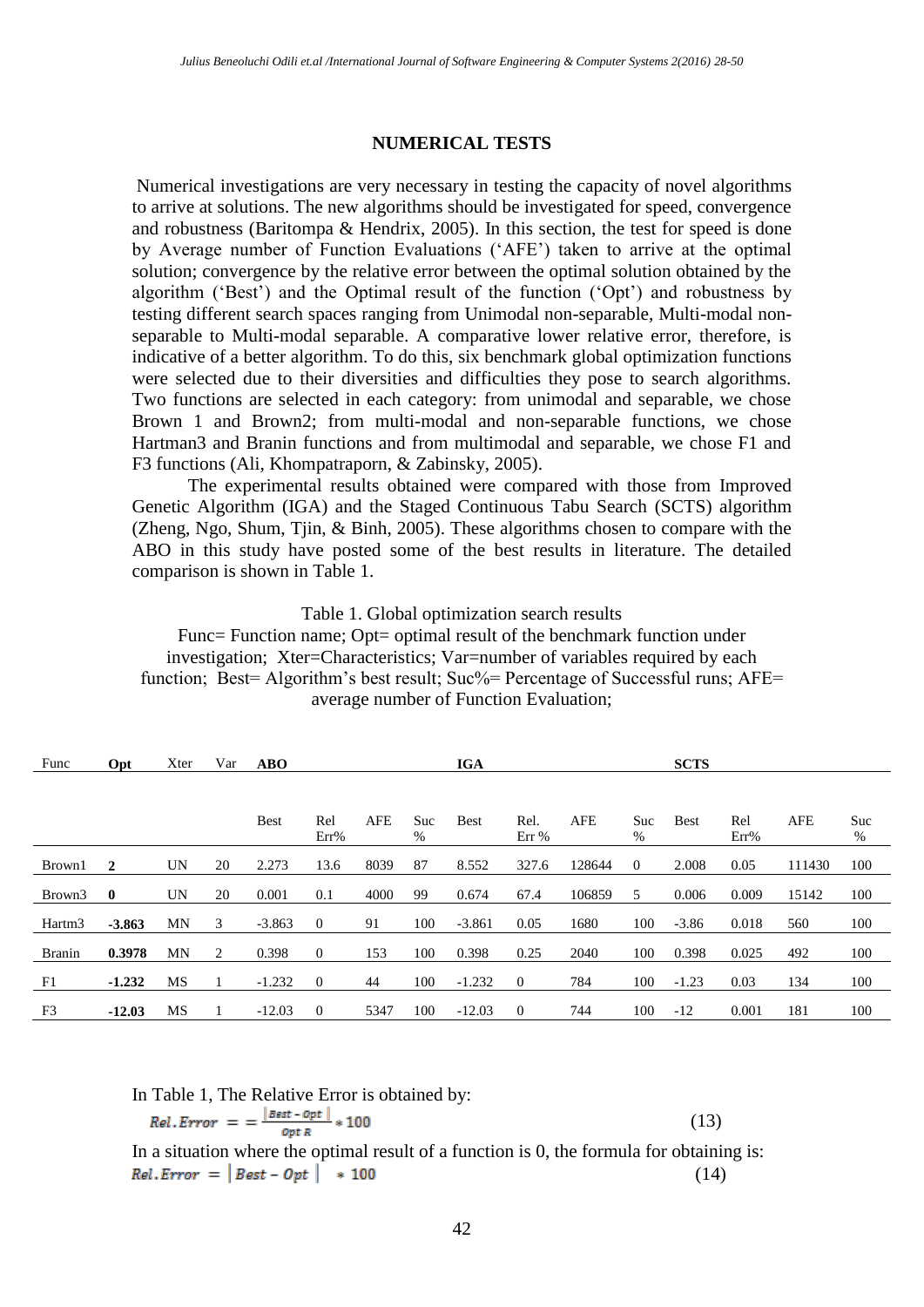Table 1 shows the capacity of ABO to obtain competitive results in searching diverse search spaces. The novel algorithm obtained optimal results in four of the six test functions; with IGA obtaining the optimal solution in two out of the six test cases and SCTS obtaining none. ABO's capacity to escape local minima is traceable to her frequent updating of the fitness of each buffalo in relation to the best buffalo in the herd. Another strength of the ABO as can be observed here is its speed in obtaining solutions. This is evaluated using the average number of function eveluations (AFE). In all the test instances, the ABO is faster in five of the six functions than the other algorithms. The cummulative AFE of the ABO is 17,674 to IGA's 240,771 and SCTS's 127,939. This shows that ABO is 1362% faster than than the IGA and 724% faster than the SCTS (See Figure 9).



Figure 9. Global optimization line graph

# **APPLICATION OF THE ABO TO SOLVE THE SYMMETRIC TSP**

In applying ABO to solve the TSP, the basic solution steps are:

(a.) choose, according to some criterion, a start city at which the buffalos are positioned; (b.) use the democratic Eq. 3 and heuristic values to probabilistically construct a buffalo tour by adding cities that the animals are yet to visit.

(c.) calculate buffalo fitness using Eq. 11  $\&$  move the animals to the next node with Eq. 12.

(d) repeat steps b and c until the buffalos complete the tour

(d.) go back to the initial city.

(e.) after all buffalos have completed their tour, determine the best route using Eq. 5<br>  $\mathbf{Pab} = \frac{w^{\mathbf{I}p\mathbf{1}}ab m^{\mathbf{I}p\mathbf{2}}ab}{\sum_{i=1}^{n} w^{\mathbf{I}p\mathbf{1}}ab m^{\mathbf{I}p\mathbf{2}}ab}$  (15) (15)  $ab = +0.5$ 

In Eq. 5,  $lp_1$  and  $lp_2$  are learning paramters  $>0$ , *m* is the 'maaa' call asking the animals to hang around to exploit edge *ab*, *w* is the 'waaa' call asking the buffalos to explore edge *ab*. For buffalo k, the probability of buffalo *k* moving from city '*a*' to city 'b' depends on the combination of two values, viz., the desirability of the move, as computed by some heuristic indicating the prior attractiveness of that move and the summative benefit of the move to the entire herd, indicating how proficient it has been in the past to making that particular move. The denominator values represent the post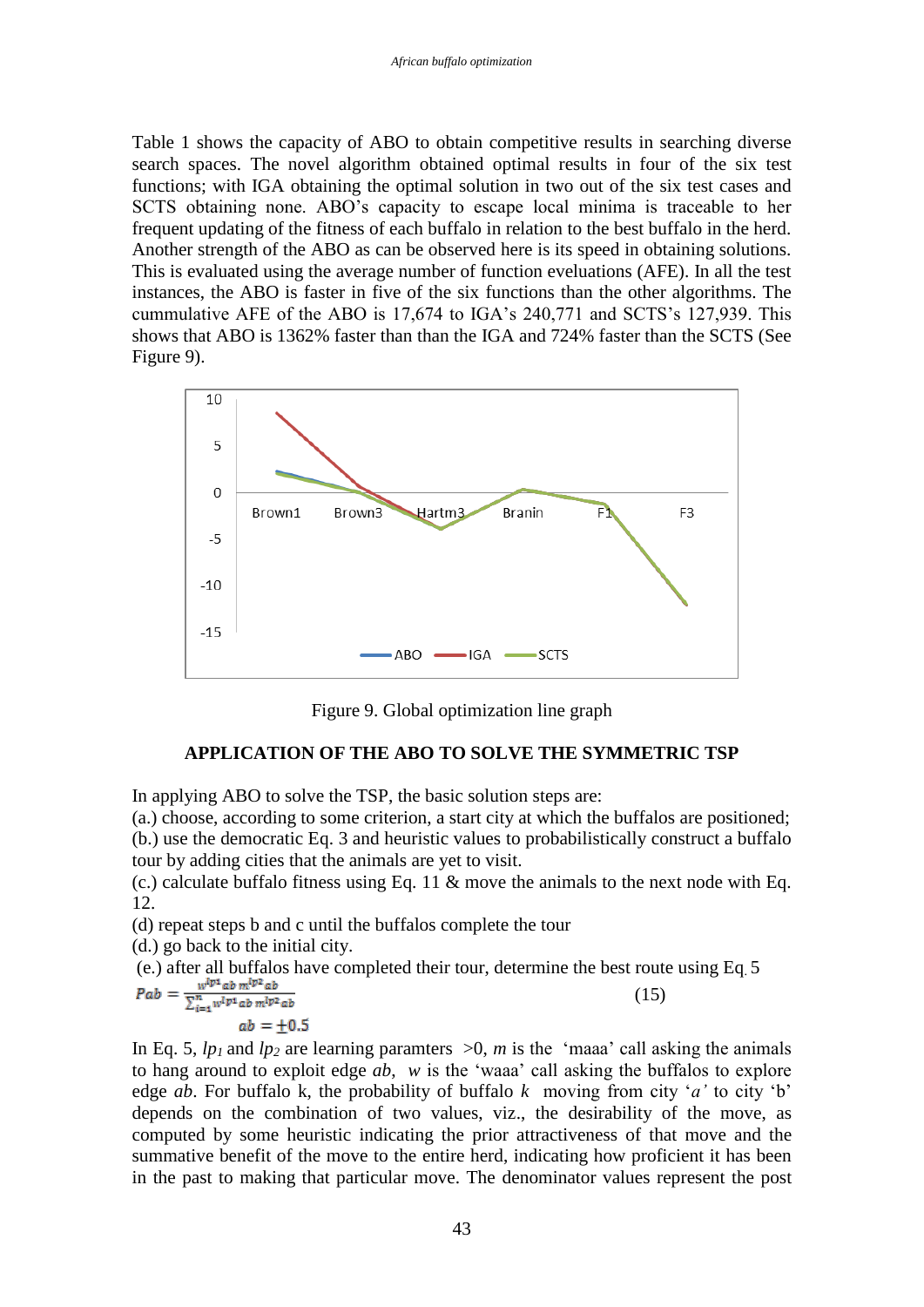indication of the desirability of that move. The paths are improved usually when all buffalos have completed their solution. The algorithm parameters are set as population=40,  $1pr_1 = 0.6$ ,  $1pr_2$  as 0.5.

## **Experimental work on TSP**

In our next set of experiments, we examined the performance of ABO on some unpopular TSP benchmark datasets. We compared our output with the results obtained by using Honey Bee Mating Optimization (HBMO). We chose to compare our work with the HBMO because this (HBMO) study presently holds the best TSP result in literature (Marinakis, Marinaki, & Dounias, 2011). The result is presented in Table 2.

| <b>TSP</b>        |          | <b>ABO</b>  |                  |                    | <b>HBMO</b> |                  |            |
|-------------------|----------|-------------|------------------|--------------------|-------------|------------------|------------|
| <b>CASES</b>      |          |             |                  |                    |             |                  |            |
|                   | OPT      | <b>Best</b> | Rel.<br>Error    | <b>CPU</b><br>Time | <b>Best</b> | Rel.<br>Error    | <b>CPU</b> |
|                   |          |             | $(\%)$           | (s)                |             | (% )             | Time (s)   |
|                   |          |             |                  |                    |             |                  |            |
| A280              | 2579     | 2579        | 0                | 0.07               | 2579        | $\boldsymbol{0}$ | 8.5        |
| F <sub>1417</sub> | 11861    | 11862       | 0.01             | 0.03               | 11861       | $\boldsymbol{0}$ | 24.67      |
| Pr439             | 107217   | 107340      | 0.11             | 0.03               | 107217      | $\mathbf{0}$     | 36.21      |
| Pcb442            | 50778    | 50799       | 0.04             | 0.06               | 50778       | $\mathbf{0}$     | 37.12      |
| D493              | 35002    | 35024       | 0.06             | 0.07               | 35002       | $\mathbf{0}$     | 45.21      |
| Disj1000          | 18660188 | 18680771    | 0.11             | 0.04               | 18660556    | $\Omega$         | 80.29      |
| Pr1002            | 259045   | 259132      | 0.03             | 0.04               | 259045      | $\theta$         | 80.57      |
| U1060             | 224094   | 224481      | 0.17             | 0.05               | 224094      | $\mathbf{0}$     | 80.68      |
| Vm1084            | 232929   | 232931      | 0                | 0.08               | 232929      | $\mathbf{0}$     | 85.21      |
| Pcb1173           | 56892    | 56918       | 0.05             | 0.08               | 56892       | $\mathbf{0}$     | 89.23      |
| D <sub>1291</sub> | 50801    | 50839       | 0.07             | 0.05               | 50801       | $\mathbf{0}$     | 91.14      |
| Nrw1379           | 56638    | 56653       | 0.03             | 0.05               | 56638       | $\mathbf{0}$     | 121.89     |
| F11577            | 22249    | 22249       | $\overline{0}$   | 0.06               | 22249       | $\mathbf{0}$     | 222.27     |
| Vm1748            | 336556   | 336642      | 0.03             | 0.07               | 336712      | 0.02             | 257.81     |
| U1817             | 57201    | 57201       | $\boldsymbol{0}$ | 0.07               | 57201       | $\boldsymbol{0}$ | 289.12     |
| D2103             | 80450    | 80456       | 0.01             | 0.08               | 80450       | $\overline{0}$   | 350.78     |
| U2152             | 64253    | 64258       | 0.01             | 0.12               | 64267       | 0.02             | 357.23     |
| Pcb3038           | 137694   | 137700      | 0                | 0.14               | 137694      | $\overline{0}$   | 457.29     |
| F13795            | 28772    | 28772       | $\boldsymbol{0}$ | 0.21               | 28783       | 0.04             | 461.81     |
| RI 5915           | 565530   | 565800      | 0.05             | 0.49               | 565530      | 0                | 557.87     |
| R15934            | 556045   | 556078      | 0.01             | 0.52               | 556080      | 0.01             | 561.21     |
| Pla7379           | 23260728 | 23268269    | 0.03             | 0.7                | 23261400    | $\boldsymbol{0}$ | 780.31     |
| Usa13509          | 19982859 | 19993952    | 0.06             | 23.54              | 19982849    | $\boldsymbol{0}$ | 897.09     |
| Fn14461           | 182566   | 182745      | 0.1              | 0.28               | 182612      | 0.03             | 498.01     |
| <b>TOTAL</b>      |          |             |                  | 26.93              |             |                  | 6471.52    |

Table 2: Comparative results of ABO and HBMO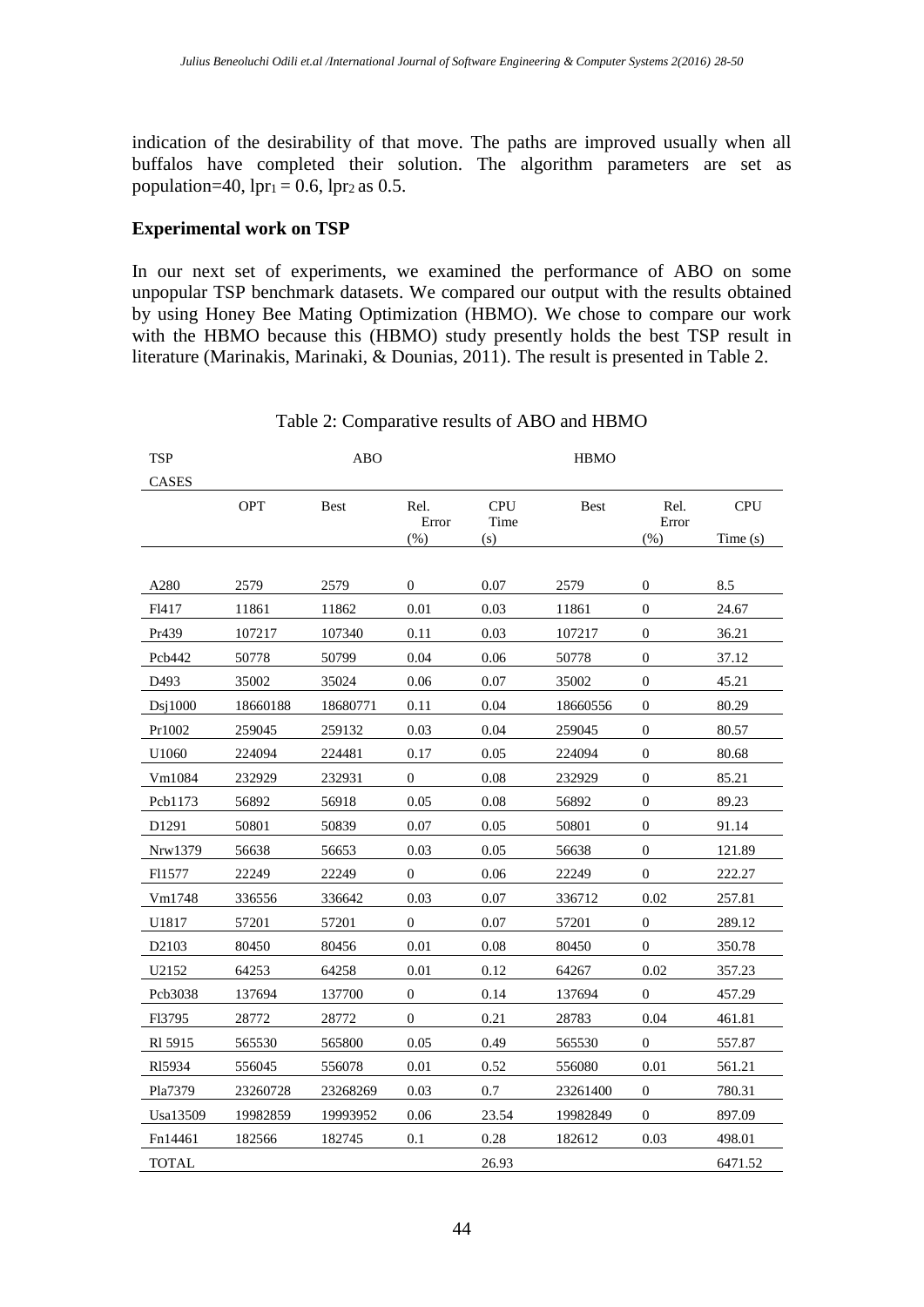In Table 2, both ABO and HBMO were able to obtain above 99.98% accuracy in all the 24 benchmark TSP instances ranging from 280 to 14,461 nodes/cities which were under investigation. These are commanding performances.

 In comparing the computational costs of obtaining results, there is such a gulf in the time taken (and by implication, computer resources) to obtain results: while it took ABO 26.93 seconds to solve all the 24 problems, it took HBMO a whopping 6,471.52 seconds. This shows ABO is more than 240 times faster than the HBMO and since speed is a measure of good algorithm, ABO is a better algorithm. This fact becomes clearer when one observes that in spite of ABO's speed, the novel algorithm was able to obtain over 99.98% accuracy in all the test cases. The speed of the ABO is traceable to its use of relatively fewer parameters to most other popular algorithms in its search for solutions. The ABO's controlling parameters are the learning factors ( $lp<sub>1</sub>$  and lp2). These parameters coupled with the intelligence and communication abilities of the buffalos are effective tools of the algorithm in achieving good results.

# **ABO ON THE ASYMMETRIC TRAVELLING SALESMAN'S PROBLEM**

It is pertinent, at this juncture, to test the performance of the African Buffalo Optimization (ABO) on the Asymmetric Travelling Salesman's Problems. To do this, we carried out experiments on 15 out of the 19 benchmark optimization problems available on TSPLIB95 (Reinelt, 1991). The choice of the datasets is informed by their complexity and popularity in literature. The results obtained from this exercise was compared with those obtained from three other heuristic algorithms available in Tspsolve (Hurwitz  $\&$  Craig). The comparative algorithms are Addition heuristics, Assign heuristics, Loss and Patching heuristics (Rocha, Fernandes, & Soares, 2004). The Addition Heuristics employs the construction method in its search and tour development; the Loss Heuristics uses a technique described in (Van der Cruyssen & Rijckaert, 1978) and the Patching Heuristics engages in solving an assignment problem and later integrates the subtours into one tour using the patching technique (Karp  $\&$ Steele, 1985)

This comparison is relevant because there are three basic methods of solving asymmetric Travelling Salesman's Problem in literature and these are the Constructive method, the Improvement method and the Composite method that uses a combination of the first two (Helsgaun, 2000). The ABO solves the asymmetric Travelling Salesman's Problem using the composite method. It starts by using the constructive method, especially for problems involving less than 100 nodes but turns to improve upon the construction as the number of nodes increases. This, coupled with the ABO's use of very few parameters enables the ABO to arrive at solutions faster than many other methods. Basically, tour construction method builds a tour by simply adding a new node that has not been added or visited at each step/iteration. When the tour has been constructed, the buffalos return to the starting node, avoiding any already visited node as much as possible. An example of a method that uses strict Construction technique is the nearest neighborhood algorithm (Suchal & Návrat, 2010) . Meanwhile, the tour improvement method gets a tour improved through making improvements/exchanges on the already existing tours. Examples are the 2-opt algorithm and the Lin-Kernighan algorithm (Helsgaun, 2000). The composite method, on the hand, as in ABO, starts solving the problem by constructing a tour through the addition of unvisited nodes and then performs improvement exchanges depending on the location of the best buffalo.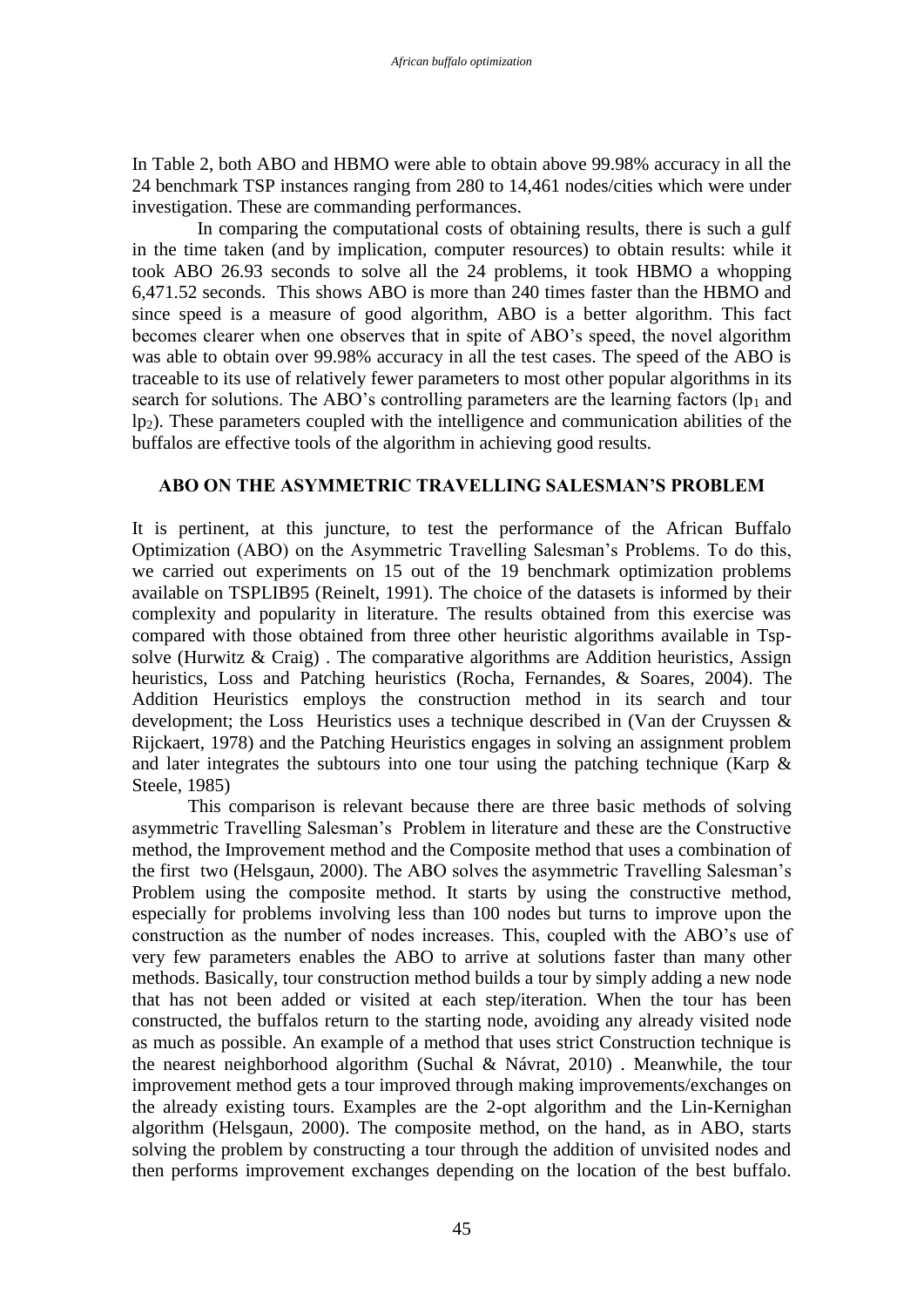This helps the algorithm to arrive at better solutions. The result is presented in Table 3 below.

As close look at Table 3 shows that the ABO outperforms the other methods in obtaining the optimal solutions. The ABO obtained optimal solution in three ATSP instances: Ftv38,Ft53 and Ftv64 in addition to obtaining over 99.5% accuracy in the remaining instances. Meanwhile the other methods were only able to obtain optimal result in one instance each and that is Br17. Their performances in other instances were rather not encouraging. For instance, the cummulative relative error percentage of the ABO in all ATSP instances is 1.53% to Addition Heuristics 102.52%; Loss Heuristics 59.43 and Patching Heuristics 67.68%. From this analysis, it is obvious that ABO outperformed other methods.

|            |       |             |          |                                        | <b>Addition</b> |         |      | Loss        |                   |      |             |                |      |
|------------|-------|-------------|----------|----------------------------------------|-----------------|---------|------|-------------|-------------------|------|-------------|----------------|------|
| <b>TSP</b> | Opt   | <b>ABO</b>  |          | <b>Heuristics</b><br><b>Heuristics</b> |                 |         |      |             | <b>Patching</b>   |      |             |                |      |
| instance   |       |             |          |                                        |                 |         |      |             | <b>Heuristics</b> |      |             |                |      |
|            |       |             | Rel.     |                                        |                 | Rel.    |      |             | Rel.              |      |             | Rel.           |      |
|            |       | <b>Best</b> | Err%     | Iter                                   | <b>Best</b>     | Err%    | Iter | <b>Best</b> | Err%              | Iter | <b>Best</b> | Err%           | Iter |
| Br17       | 39    | 39.17       | 0.43     | 17                                     | 39              | 0       | 100  | 39          | $\Omega$          | 100  | 39          | $\overline{0}$ | 100  |
| Ry48p      | 14422 | 14440       | 0.12     | 186                                    | 14939           | 3.65    | 200  | 15254       | 5.77              | 100  | 14857       | 3.02           | 100  |
| Ftv33      | 1286  | 1287        | 0.08     | 79                                     | 1482            | 15.24   | 200  | 1372        | 6.69              | 600  | 1409        | 9.56           | 200  |
| Ftv35      | 1473  | 1474        | 0.07     | 107                                    | 1491            | 1.22    | 100  | 1508        | 2.38              | 300  | 1489        | 1.09           | 200  |
| Ftv38      | 1530  | 1530        | $\Omega$ | 126                                    | 1634            | 6.79    | 200  | 1547        | 1.11              | 700  | 1546        | 0.98           | 100  |
| Ftv44      | 1613  | 1614        | 0.06     | 58                                     | 1733            | 7.44    | 3400 | 1673        | 3.72              | 300  | 1699        | 5.33           | 100  |
| Ftv47      | 1776  | 1777        | 0.06     | 6                                      | 1793            | 0.96    | 700  | 1787        | 0.56              | 1600 | 1846        | 14.45          | 300  |
| Ftv55      | 1608  | 1610        | 0.12     | 117                                    | 1781            | 10.76   | 3400 | 1747        | 8.64              | 200  | 1657        | 3.05           | 100  |
| Fty64      | 1839  | 1839        | $\Omega$ | 10                                     | 2054            | 11.69   | 500  | 1890        | 2.77              | 500  | 1871        | 1.74           | 900  |
| Ftv70      | 1950  | 1955        | 0.26     | 46                                     | 2168            | 10.9    | 400  | 2074        | 6.36              | 100  | 2004        | 2.77           | 600  |
| Kro124p    | 36230 | 36275       | 0.12     | 13                                     | 40524           | 11.85   | 200  | 41121       | 13.5              | 500  | 40106       | 10.70          | 100  |
| Ft53       | 6905  | 6905        | $\Omega$ | 126                                    | 8088            | 17.13   | 300  | 7383        | 6.92              | 500  | 7847        | 13.64          | 100  |
| Ft70       | 38673 | 38753       | 0.21     | 179                                    | 40566           | 4.89    | 500  | 39065       | 1.01              | 1900 | 39197       | 1.35           | 100  |
|            |       |             | 1.53%    |                                        |                 | 102.52% |      |             | 59.43%            |      |             | 67.68%         |      |
| .          |       |             |          |                                        |                 |         |      |             |                   |      |             |                |      |

Table 3. ABO and other Heuristics on ATSP

**African buffalo optimization with Lin-Kernighan Algorithm**

To conclude our validation process of the African Buffalo Optimization algorithm, it is neccessary to compare its performance with that of the famous Lin-Kernighan method developed by Helsgaun. It is imperative to compare the ABO with Lin-Kerninghan since the latter, aside from being the most pospular of all Lin-Kernighan pproaches, it is about the fastest algorithm in solving asymmetric Travelling Salesman's Problems. This comparison deals with the examination of the success rate of both approaches and the time taken to arrive at solutions. The success rate is obtained by calculating the percentage successful run of the algorithm in question to get the optimal or nearoptimal result of the particular TSP instance. The result is presented in Table 4 below.

 The good runs of the ABO continues when compared with Lin-Kernighan algorithm (See Table 4). In terms of time used to obtain their results, both algorithms performed extremely well with the Lin-Kernighan performing a little better than the ABO. It took the ABO a cummulative time of 0.3 second to solve all the problems to Lin-Kernighan's cummulative total of 0.0 second. Moreover, experimental data obtained shows that the ABO obtained 100% success in reaching optimal or nearoptimal solutions to all the test cases. The same cannot be said of the Lin-Kernighan which obtained a disappointing 21% success in P43, 47% in Ftv35, 53% in Ftv38, 95%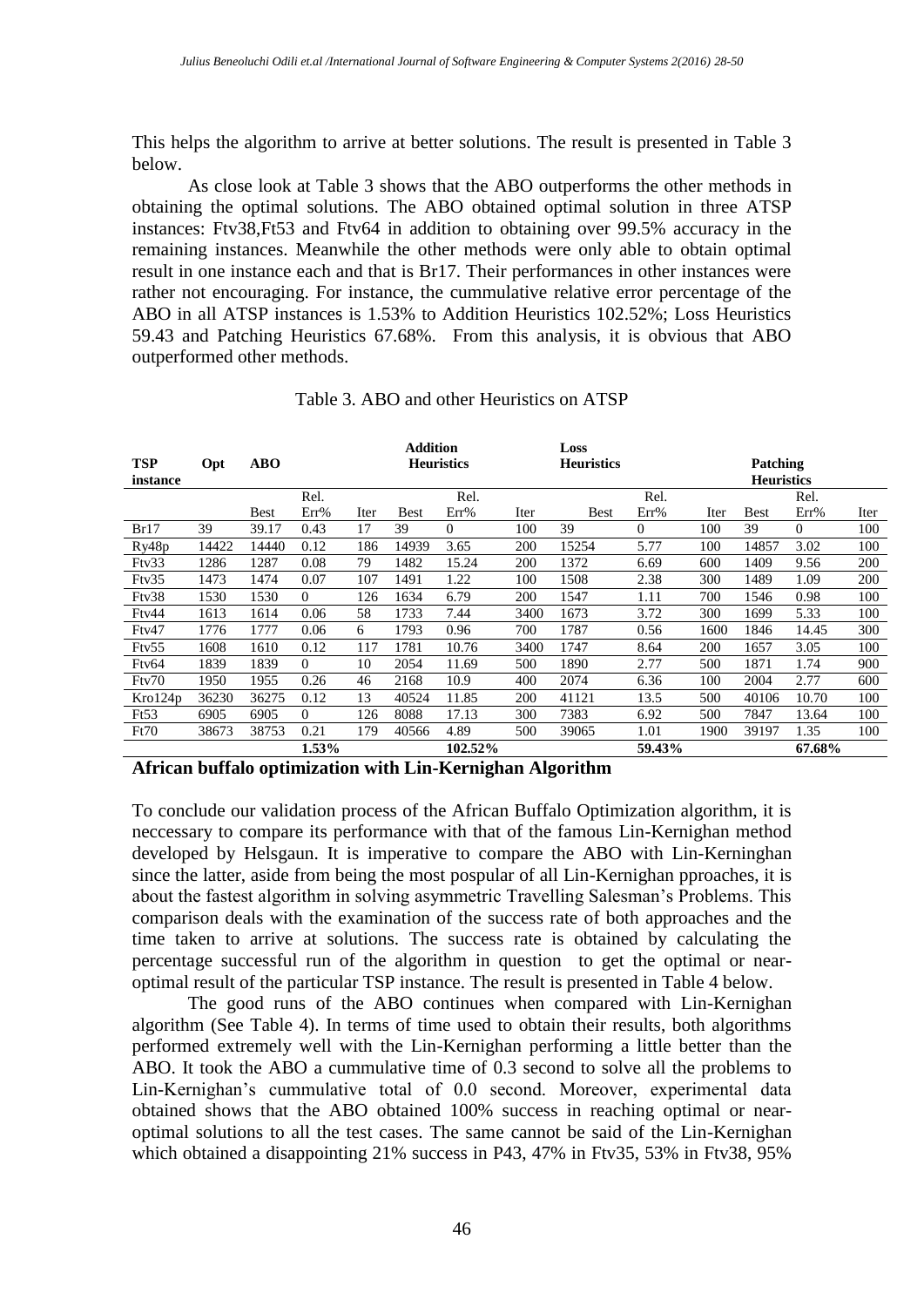in Kro124p and 99% in Ry48p. This, again, underscores ABO's superior performance when in competition with many popular methods.

| <b>TSP</b>       | N <sub>0</sub><br>of<br><b>Cities</b> | Optimal       | <b>ABO</b>             |                  |                        | LIN-<br><b>KERNIGHAN</b> |
|------------------|---------------------------------------|---------------|------------------------|------------------|------------------------|--------------------------|
| <b>Instances</b> |                                       | <b>Values</b> |                        |                  |                        |                          |
|                  |                                       |               | <b>Success</b><br>Rate | Time             | <b>Success</b><br>Rate | Time                     |
|                  |                                       |               | $\%$                   | (secs)           | %                      | (secs)                   |
| Br17             | 17                                    | 39            | 100                    | $\boldsymbol{0}$ | 100                    | $\mathbf{0}$             |
| Ry48p            | 48                                    | 14422         | 100                    | $\mathbf{0}$     | 99                     | $\mathbf{0}$             |
| Ftv33            | 34                                    | 1286          | 100                    | $\boldsymbol{0}$ | 100                    | $\boldsymbol{0}$         |
| Ftv35            | 36                                    | 1473          | 100                    | $\overline{0}$   | 47                     | $\overline{0}$           |
| Ftv38            | 39                                    | 1530          | 100                    | $\mathbf{0}$     | 53                     | $\overline{0}$           |
| Fty44            | 45                                    | 1613          | 100                    | $\boldsymbol{0}$ | 100                    | $\overline{0}$           |
| Fty47            | 48                                    | 1776          | 100                    | $\mathbf{0}$     | 100                    | $\mathbf{0}$             |
| Ft53             | 53                                    | 6905          | 100                    | $\boldsymbol{0}$ | 100                    | $\boldsymbol{0}$         |
| Ftv55            | 56                                    | 1608          | 100                    | $\overline{0}$   | 100                    | $\overline{0}$           |
| Ftv64            | 65                                    | 1839          | 100                    | $\boldsymbol{0}$ | 100                    | $\boldsymbol{0}$         |
| Ftv70            | 71                                    | 5620          | 100                    | 0.1              | 100                    | $\boldsymbol{0}$         |
| Kro124p          | 100                                   | 36230         | 100                    | 0.1              | 95                     | $\mathbf{0}$             |
| Ft53             | 53                                    | 6905          | 100                    | $\boldsymbol{0}$ | 100                    | $\boldsymbol{0}$         |
| Ft70             | 70                                    | 38673         | 100                    | $\mathbf{0}$     | 100                    | $\boldsymbol{0}$         |
| P43              | 43                                    | 5620          | 100                    | 0.1              | 21                     | $\boldsymbol{0}$         |

Table 4. ABO and Lin-Kernighan algorithm on ATSP

## **CONCLUSION**

This paper introduces the African Buffalo Optimization algorithm. It highlights the basic flow of the novel algorithm. The ABO algorithm benchmarked on some challenging global optimization test functions and over 24 Symmetric and 15 Asymmetric Travelling Salesman's Problems was validated by comparing its performance with other methods that use similar or different memory matrix and information propogation techniques in their search for solutions. The results obtained from using the ABO in all the comparative instances are quite competitive. In fact, in most cases, the ABO ouperformed the other methods that use different techniques to construct their tours. It is worthy of note that the speed of the ABO in arriving at solutions is one remarkable contribution of the novel agorithm. It is therefore our conclusion that the ABO is a worthy addition to the Swarm Intelligence family of optimization algorithms.

In view of the competitive performance of the African Buffalo Optimization (ABO) to solving the benchmark test functions and TSP instances in this study, the authors hope to apply the ABO to solving other optimization problems like Job Scheduling, Knapsack Problem, Vehicle Routing and solving urban transport problems.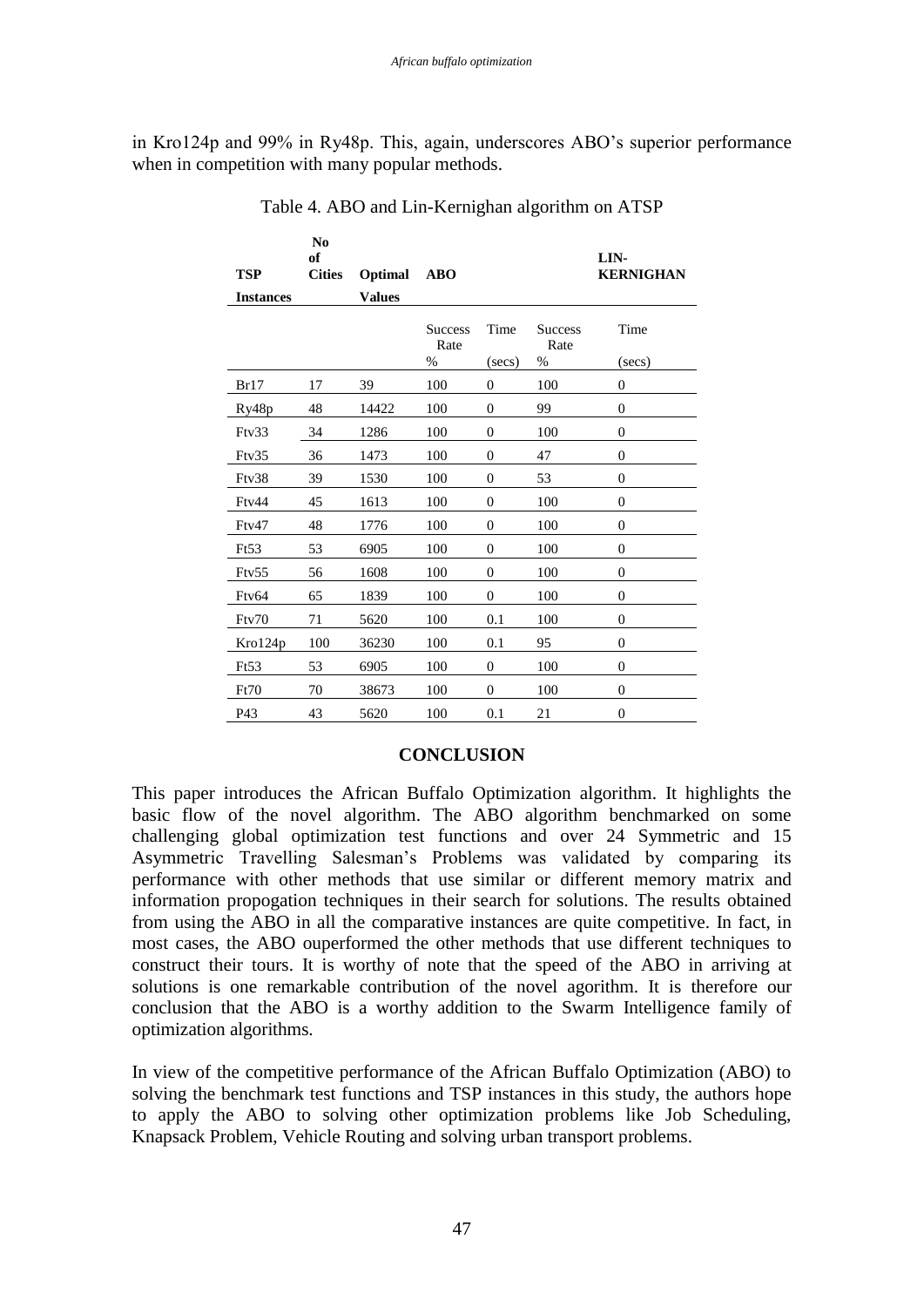#### **REFERENCES**

- Ali, M. M., Khompatraporn, C., & Zabinsky, Z. B. (2005). A numerical evaluation of several stochastic algorithms on selected continuous global optimization test problems. *Journal of global optimization, 31*(4), 635-672.
- Arora, J. (2004). *Introduction to optimum design*: Academic Press.
- Baritompa, B., & Hendrix, E. M. (2005). On the investigation of stochastic global optimization algorithms. *Journal of global optimization, 31*(4), 567-578.
- Ben-Israel, A. (1966). A Newton-Raphson method for the solution of systems of equations. *Journal of Mathematical analysis and applications, 15*(2), 243-252.
- Bertsekas, D. P., Bertsekas, D. P., Bertsekas, D. P., & Bertsekas, D. P. (1995). *Dynamic programming and optimal control* (Vol. 1): Athena Scientific Belmont, MA.
- Blum, C., & Roli, A. (2003). Metaheuristics in combinatorial optimization: Overview and conceptual comparison. *ACM Computing Surveys (CSUR), 35*(3), 268-308.
- Bonabeau, E., Dorigo, M., & Theraulaz, G. (1999). *Swarm intelligence: from natural to artificial systems*: Oxford university press.
- Clerc, M., & Kennedy, J. (2002). The particle swarm-explosion, stability, and convergence in a multidimensional complex space. *Evolutionary Computation, IEEE Transactions on, 6*(1), 58-73.
- Di Caro, G., & Dorigo, M. (1998). AntNet: Distributed stigmergetic control for communications networks. *Journal of Artificial Intelligence Research*, 317-365.
- Eigen, M. (1973). *Ingo Rechenberg Evolutionsstrategie Optimierung technischer Systeme nach Prinzipien der biologishen Evolution*: mit einem Nachwort von Manfred Eigen, Friedrich Frommann Verlag, Struttgart-Bad Cannstatt.
- Farmer, J. D., Packard, N. H., & Perelson, A. S. (1986). The immune system, adaptation, and machine learning. *Physica D: Nonlinear Phenomena, 22*(1), 187-204.
- Gandomi, A. H., Yang, X.-S., & Alavi, A. H. (2013). Cuckoo search algorithm: a metaheuristic approach to solve structural optimization problems. *Engineering with computers, 29*(1), 17-35.
- Ghanem, R. G., & Spanos, P. D. (2003). *Stochastic finite elements: a spectral approach*: Courier Corporation.
- Haftka, R. T., & Gürdal, Z. (2012). *Elements of structural optimization* (Vol. 11): Springer Science & Business Media.
- Helsgaun, K. (2000). An effective implementation of the Lin–Kernighan traveling salesman heuristic. *European Journal of Operational Research, 126*(1), 106- 130.
- Hurwitz, C., & Craig, R. GNU tsp solve version 1.4. *Computer software, [http://www.](http://www/) or. deis. unibo. it/research\_pages/tspsoft. html*.
- Karaboga, D., & Akay, B. (2009). A survey: algorithms simulating bee swarm intelligence. *Artificial Intelligence Review, 31*(1-4), 61-85.
- Karp, R. M., & Steele, J. M. (1985). Probabilistic analysis of heuristics. *The traveling salesman problem*, 181-205.
- Kennedy, J. (2010). Particle swarm optimization *Encyclopedia of Machine Learning* (pp. 760-766): Springer.
- Kirkpatrick, S., Gelatt, C. D., & Vecchi, M. P. (1983). Optimization by simulated annealing. *science, 220*(4598), 671-680.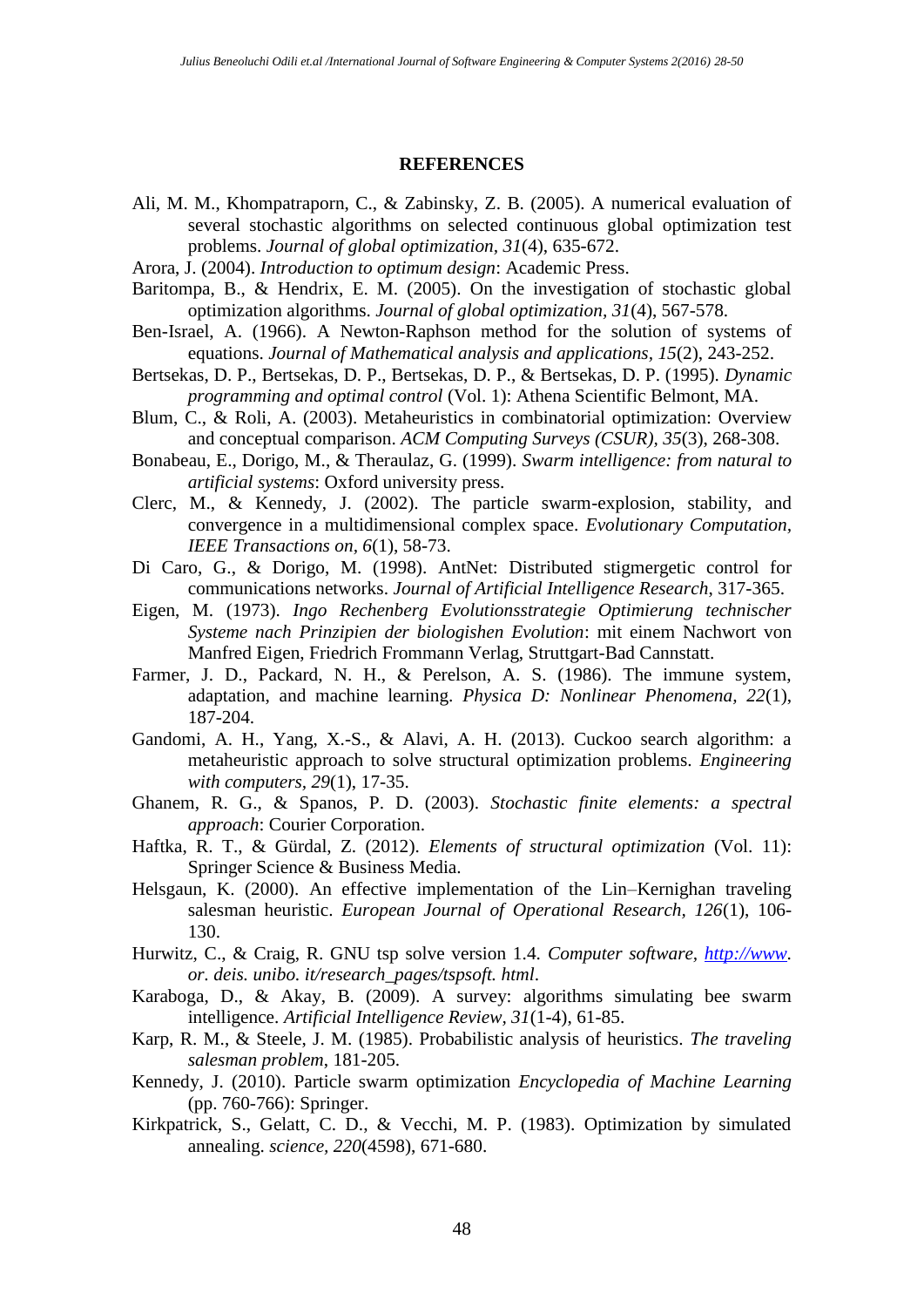- Kumbharana, N., & Pandey, G. M. (2013). A Comparative Study of ACO, GA and SA for Solving Travelling Salesman Problem. *International Journal of Societal Applications of Computer Science, 2*(2), 224-228.
- Luenberger, D. G. (1973). *Introduction to linear and nonlinear programming* (Vol. 28): Addison-Wesley Reading, MA.
- Mahdavi, M., Fesanghary, M., & Damangir, E. (2007). An improved harmony search algorithm for solving optimization problems. *Applied mathematics and computation, 188*(2), 1567-1579.
- Marinakis, Y., Marinaki, M., & Dounias, G. (2011). Honey bees mating optimization algorithm for the Euclidean traveling salesman problem. *Information Sciences, 181*(20), 4684-4698.
- Mirjalili, S., Mirjalili, S. M., & Lewis, A. (2014). Grey wolf optimizer. *Advances in Engineering Software, 69*, 46-61.
- Olafsson, S. (2006). Metaheuristics. *Handbooks in operations research and management science, 13*, 633-654.
- Pham, D., Ghanbarzadeh, A., Koc, E., Otri, S., Rahim, S., & Zaidi, M. (2011). *The Bees Algorithm–A Novel Tool for Complex Optimisation.* Paper presented at the Intelligent Production Machines and Systems-2nd I\* PROMS Virtual International Conference 3-14 July 2006.
- Prins, H. (1996). *Ecology and behaviour of the African buffalo: social inequality and decision making* (Vol. 1): Springer Science & Business Media.
- Rani, D., Jain, S. K., Srivastava, D. K., & Perumal, M. (2012). 3 Genetic Algorithms and Their Applications to Water Resources Systems. *Metaheuristics in Water, Geotechnical and Transport Engineering*, 43.
- Reinelt, G. (1991). TSPLIB—A traveling salesman problem library. *ORSA journal on computing, 3*(4), 376-384.
- Rocha, A. M. A., Fernandes, E. M., & Soares, J. L. C. (2004). Solution of asymmetric traveling salesman problems combining the volume and simplex algorithms.
- Said, Y., & Wegman, E. (2009). Roadmap for optimization. *Wiley Interdisciplinary Reviews: Computational Statistics, 1*(1), 3-17.
- Schaffer, J. D. (1985). *Multiple objective optimization with vector evaluated genetic algorithms.* Paper presented at the Proceedings of the 1st International Conference on Genetic Algorithms, Pittsburgh, PA, USA, July 1985.
- Stueckle, S., & Zinner, D. (2008). To follow or not to follow: decision making and leadership during the morning departure in chacma baboons. *Animal Behaviour, 75*(6), 1995-2004.
- Suchal, J., & Návrat, P. (2010). Full text search engine as scalable k-nearest neighbor recommendation system *Artificial Intelligence in Theory and Practice III* (pp. 165-173): Springer.
- Van der Cruyssen, P., & Rijckaert, M. (1978). Heuristic for the asymmetric travelling salesman problem. *Journal of the Operational Research Society*, 697-701.
- Vanderplaats, G. N. (2007). *Multidiscipline design optimization*: Vanderplaats Research & Development, Incorporated.
- Venter, G. (2010). Review of optimization techniques. *Encyclopedia of aerospace engineering*.
- Wilson, D. S. (1997). Altruism and organism: Disentangling the themes of multilevel selection theory. *The American Naturalist, 150*(S1), s122-S134.
- Wolpert, D. H., & Macready, W. G. (1997). No free lunch theorems for optimization. *Evolutionary Computation, IEEE Transactions on, 1*(1), 67-82.